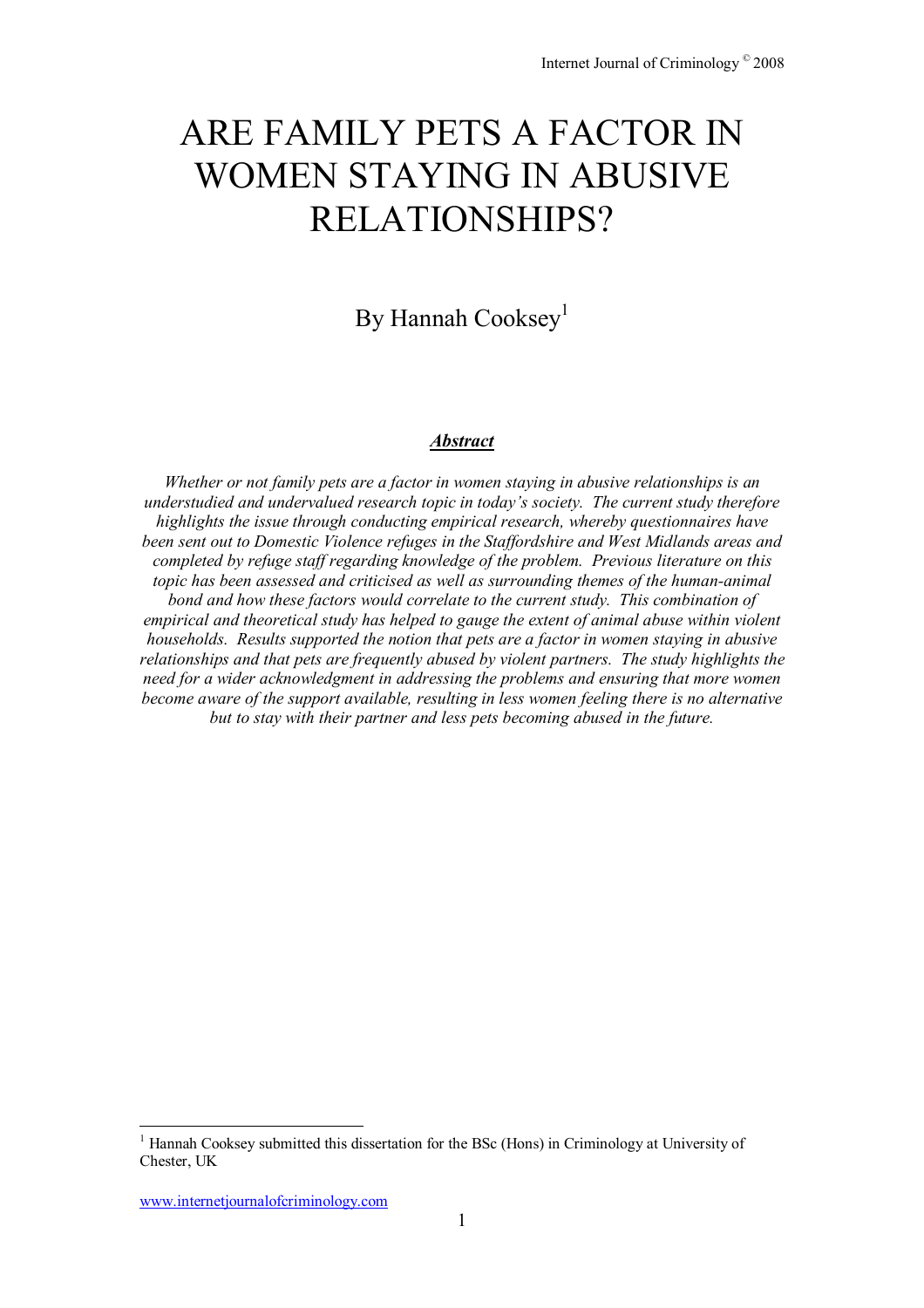## *Acknowledgements*

I would like to thank my dissertation supervisor Dr. Jane Jones for her help and guidance whilst carrying out the study. With her assistance, my organisational skills and level of confidence has risen and has enabled me to complete my dissertation to the best of my ability.

The support, advice and guidance from Lynn Laughton, and all who work at the Pathway Project has been invaluable. Without her help, I could not have undertaken this research.

I would also like to thank my family, Mom, Dad and Louise and housemates, Joanne and Sian for their support and help throughout the year.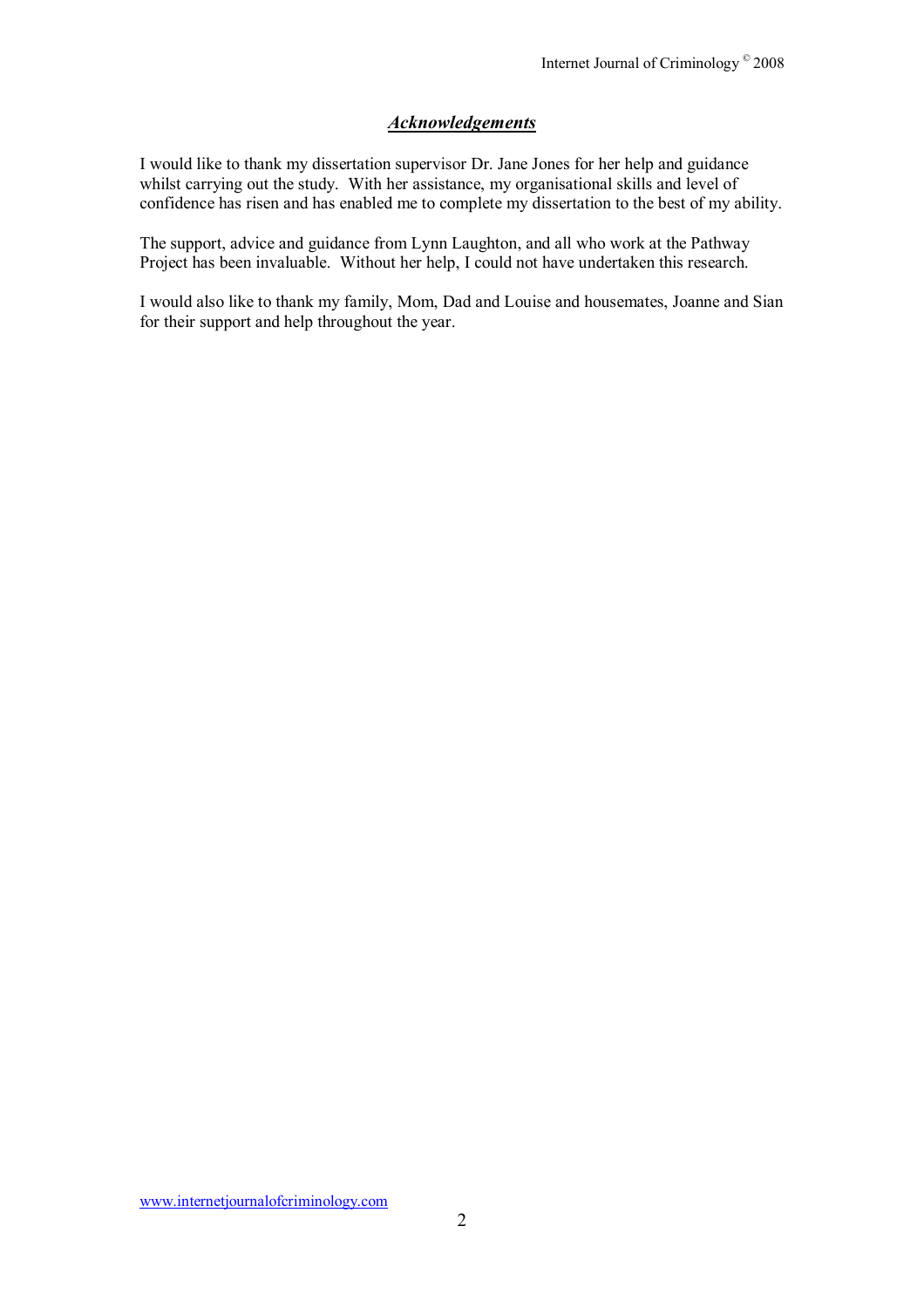# *Contents*

## *Chapter One - Literature Review*

## *Chapter Two - Methodology*

|--|--|--|

## *Chapter Three - Presentation of Findings*

|--|--|

## *Chapter Four – Analysis and Discussion of Findings*

| Appendices - |  |
|--------------|--|
|              |  |
|              |  |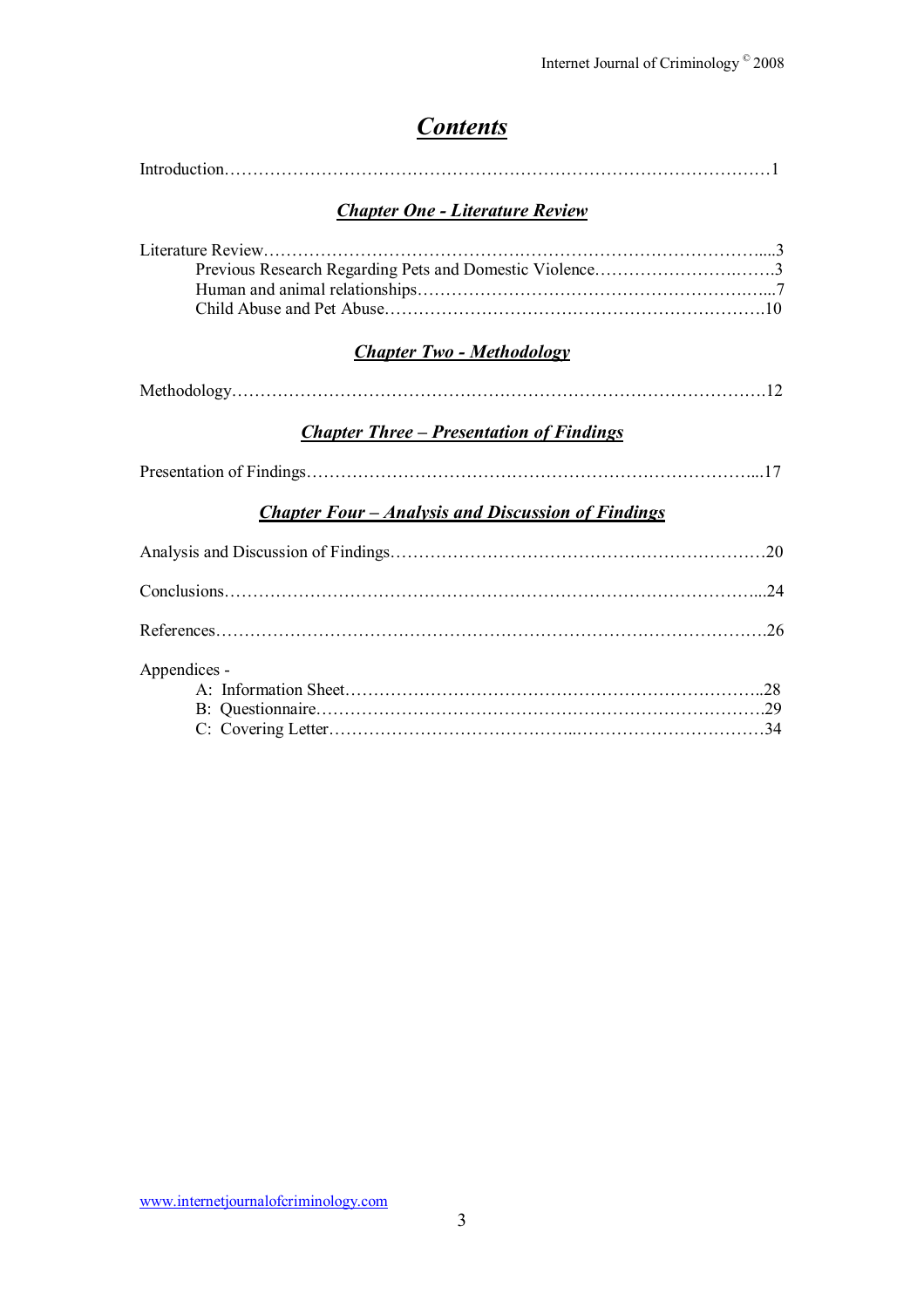## *Introduction*

This area of study regarding Pets and Domestic Violence is important as the impact a family pet can have in Domestic Abuse households has been largely ignored and forgotten in previous literature (Flynn, 2000). Making the decision to leave the perpetrator can be stressful and traumatic but the dependence and responsibility a woman may feel towards a pet can strongly influence this decision. Many women facing domestic abuse have emotional ties to the animal and do not want to leave for fear it may be harmed or worse (Ascione, Weber, Thompson, Heath, Maruyama and Hayashi, 2007). Women may also not leave due to their children having a strong bond with the pet (Stenius and Veysey, 2005). The main aims of this study are to conduct empirical research on the question of whether pets are a factor in women staying in abusive relationships. Previous research regarding this area will be explored and any schemes that have been set up in the chosen area in order to eliminate the problem, such as the RSPCA's Pet Fostering Scheme. By studying this topic in greater detail therefore, it can act as bridging the gap in the knowledge, increase awareness of this hidden crime and reveal the effects of the forgotten voices of Domestic Violence. If it is recognised as a serious issue then measures can be put into place where a woman need not feel under pressure to protect their pet if there are other avenues available.

The method used to uncover this information will be in the form of a questionnaire to refuge workers asking for their knowledge of known cases where a pet has been a factor in the decision to leave the perpetrator. These questionnaires were sent out to refuges in the Staffordshire and West Midlands areas, under the supervision and guidance of a Gatekeeper (Giulianotti and Robertson, 2007), in this case, a refuge manager who had close links to the researcher and could offer access to sources and support in gaining the results needed. The main problems and issues to be investigated were whether the refuge support workers had any prior knowledge of pet abuse, what help the refuge offered the woman in such circumstances and whether any animal agencies or pet foster care organisations were contacted. Problems to be raised also included whether children were witnesses to the animal cruelty, and whether the support workers in this field regarded animal abuse as an issue and if so, what they would like to see happen in the future. This study will go further by looking at the extent of the problem, the effects on all involved (women and children) and the services that are currently being used to support women in the situation of leaving a pet, in and outside of refuges.

A literature review on previous research has also been included, highlighting the methods used to uncover the extent of Pet Abuse, the samples chosen and the results found. Although there are a few texts that briefly mention the effects on companion animals, there is limited literature available on this topic. Surrounding themes and aspects have been studied therefore to engage a deeper knowledge of the topic. The purpose of this literature review was not only to study any previous research in comparison to the current study and to establish extent, but to gain the deeper meanings and awareness of the human-animal bond and to evaluate this relationship in times of emotional distress. From doing this, researchers will achieve a greater insight of why women choose to stay with pets rather than seeking safety and the psychological, unrecognised effect it can be when having to leave them behind. This theoretical understanding of the topic can therefore, by using the means of induction, as stated by Hart (1998), develop knowledge on whether pets are a decisive factor, by gaining evidence to assert the research questions probability.

The overall approach of the study is therefore a balanced one, providing empirical and theoretical means to a problem that is largely un-discussed and highlighted in today's society and yet is increasingly becoming an area of concern for many of those working and researching in this domain. From not only studying previous work, but by conducting an empirical study of one's own, the researcher achieves first hand, primary data on the issue and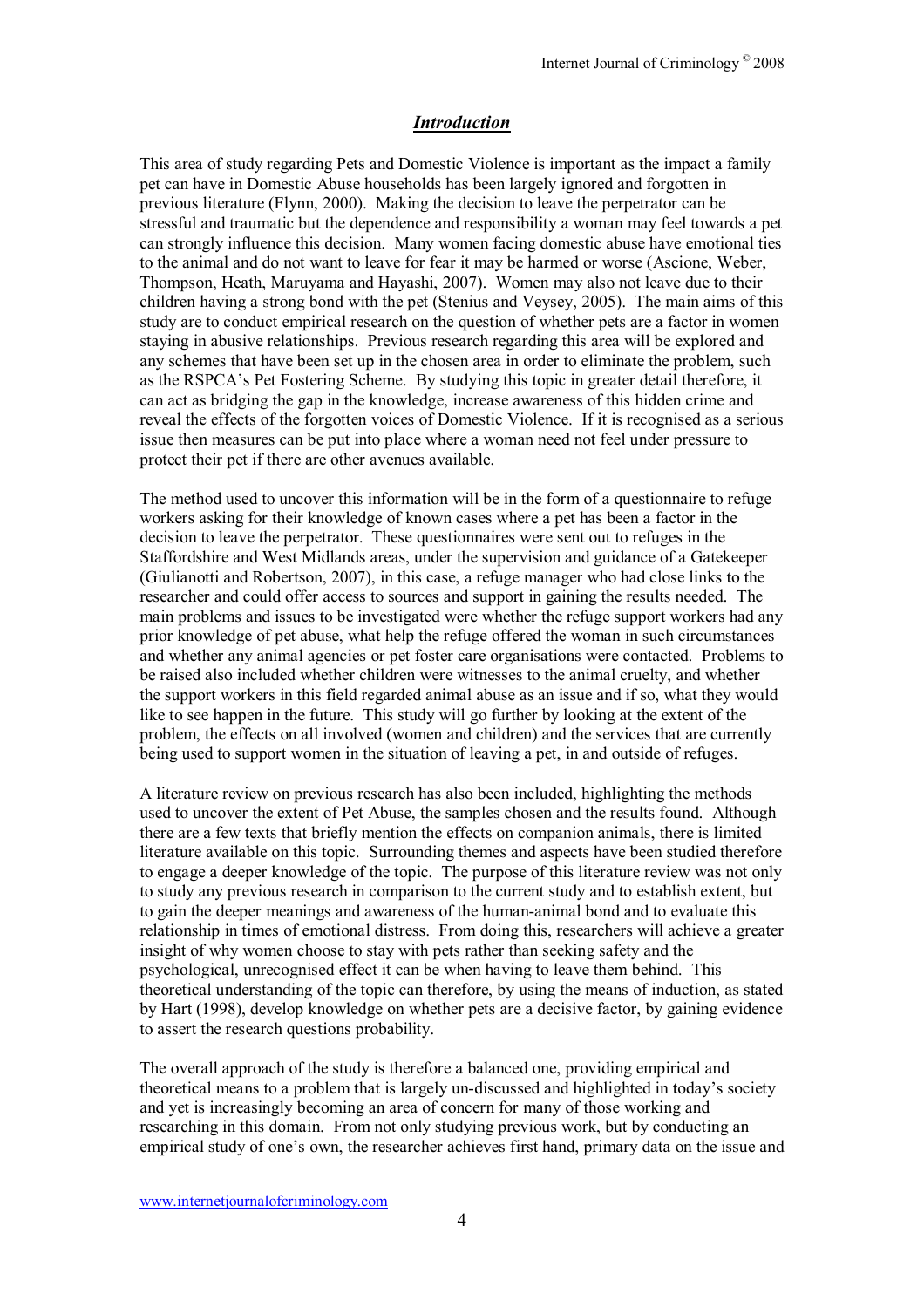can therefore comment on the problem conclusively and provide recommendations for the future to eliminate the dilemma that many women may face daily.

The structure of this study will cover the basis of understanding pet abuse in relation to domestic violence. Chapter One will be a literature review covering the main themes of the study and areas that have been researched extensively. Chapter Two will discuss the methodology of the research, grounded in theoretical discussion. Chapter Three will present the results of the returned and completed questionnaires and Chapter Four will cover an analysis of the findings and subsequent conclusions found from these results.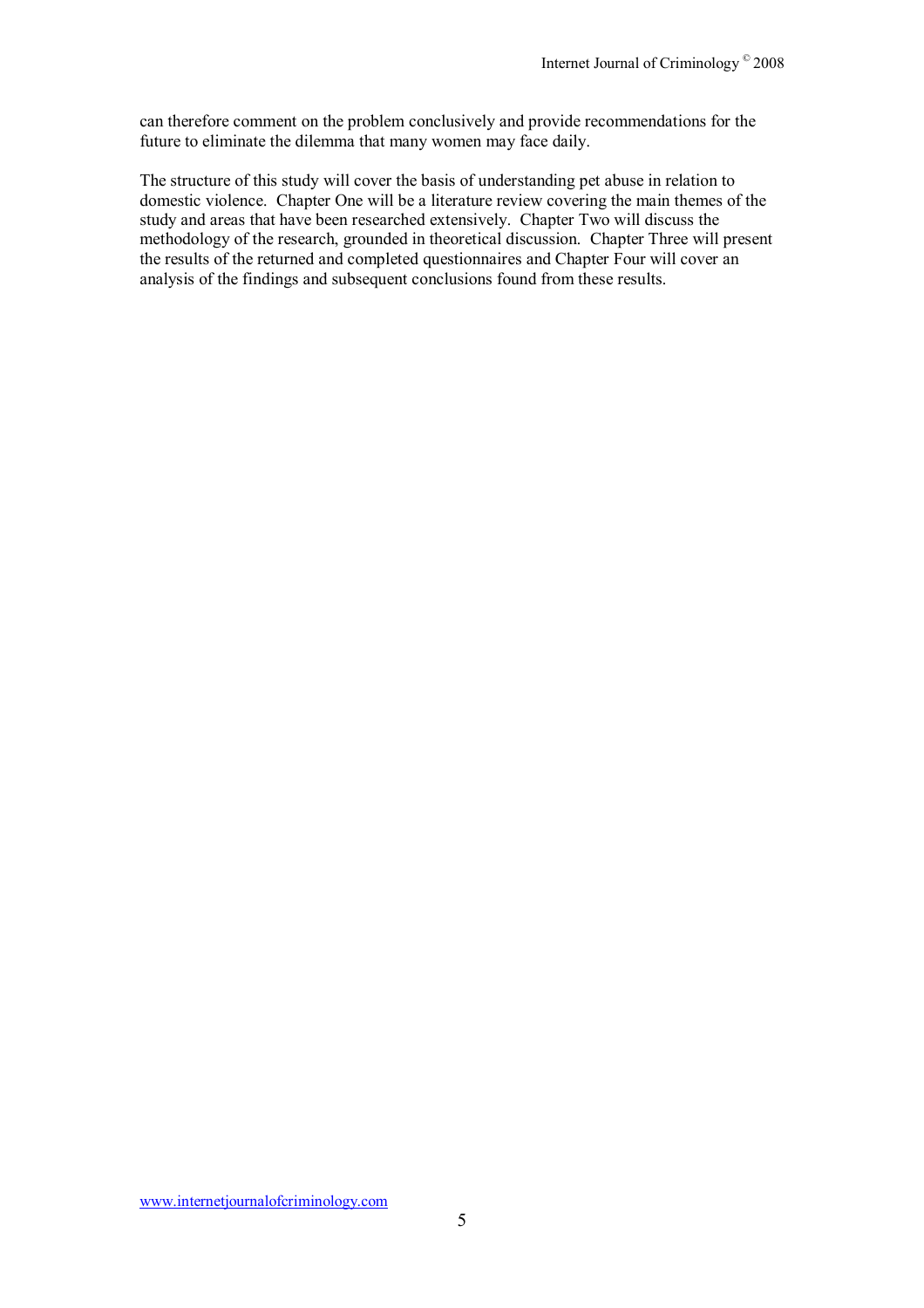## *Chapter One – Literature Review*

Literature covering Domestic Violence is vast. However, when concerning the effects upon women and their pets, there are limited resources available. Surrounding themes and aspects have been studied therefore to engage a deeper knowledge of the topic. Findings from books and journals have resulted in three main themes running parallel to the core issue; previous research that has been undertaken in this field, the relationship humans have with animals and child abuse and pet abuse. These areas not only overlap in places but have similar central themes and understandings, in assessing the line of argument that pets *are* a key factor in women remaining in abusive relationships. The purpose of this literature review was not only to study any previous research in comparison to the current study and to establish extent, but to gain the deeper meanings and awareness of the human-animal bond and to evaluate this relationship in times of emotional distress. From doing this, researchers will achieve a greater insight of why women choose to stay with pets rather than seeking safety and the psychological, unrecognised effect it can be when having to leave them behind.

Cazaux and Beirne  $(2006)$  define animal abuse as "any act that contributes to the pain, suffering or unnatural death of an animal or that otherwise threatens its welfare"  $(p, 10)$ . They note it can be physical, psychological or emotional. They link the 'battered child' and 'battered woman syndrome' with such suffering, acknowledging the connections and comparisons. They review leading specialists in the field, such as Regan and Singer (1989, as cited by Cazaux and Beirne, 2006) who recognise the moral significance of animals in their own right, "because animals are sentient living beings, with interests and desires, and are 'subjects-of-a-life', animals are taken into the circle of moral consideration" (p. 11). This statement causes researchers to look further into the issue, as it is not just the practicalities of owning a pet that cause women to stay but something much deeper. This notion of animals being given human qualities and attributes is furthered by scholars throughout the literature review. This extended definition provides the current study with a sense of direction as the themes of extent, links to child abuse and moral relationships and responsibility will be covered and included in the three main themes to follow.

## *Previous Research regarding Pets and Domestic Violence.*

Only recently have scholars begun to focus on the relationship between animal maltreatment and interpersonal aggression (Ascione, Weber, Thompson, Heath, Maruyama and Hayashi, 2007, Simmons and Lehmann, 2007). Few researchers, such as Flynn (2000), note that animal abuse is a way to intimidate, terrorise or control their female partners, "whatever the dynamics, it is clear that many batterers create a climate of terror that encompasses both human and nonhuman victims" (p. 171). This gives an initial reason as to why animals are maltreated; fear and control. A recent national survey from Ascione, Weber and Wood (1997, as cited by Flynn, 2000), of forty-eight shelters for battered women, suggests that many of those who work with this population may have ignored pet abuse as well. Although nearly 2/3ís reported hearing of pet abuse, only 13/48 (27%) of shelters asked intake questions about pet abuse and only 6 made arrangements with animal welfare organisations to provide temporary shelter (Ascione, Weber and Wood, 1997, as cited by Flynn, 2000). These types of surveys and studies are extremely important in relation to changing, adapting and influencing social policy. This gives the present study a sense of importance as it will contribute greatly to the argument that much more needs to be done to prevent inter-personal abuse reaching the levels of animal cruelty.

Historically however, animal abuse legislation has been appearing in the United Kingdom since 1824, with the foundation of the Society for the Prevention of Cruelty to Animals (Lockwood, 1998). Lockwood (1998) stated that: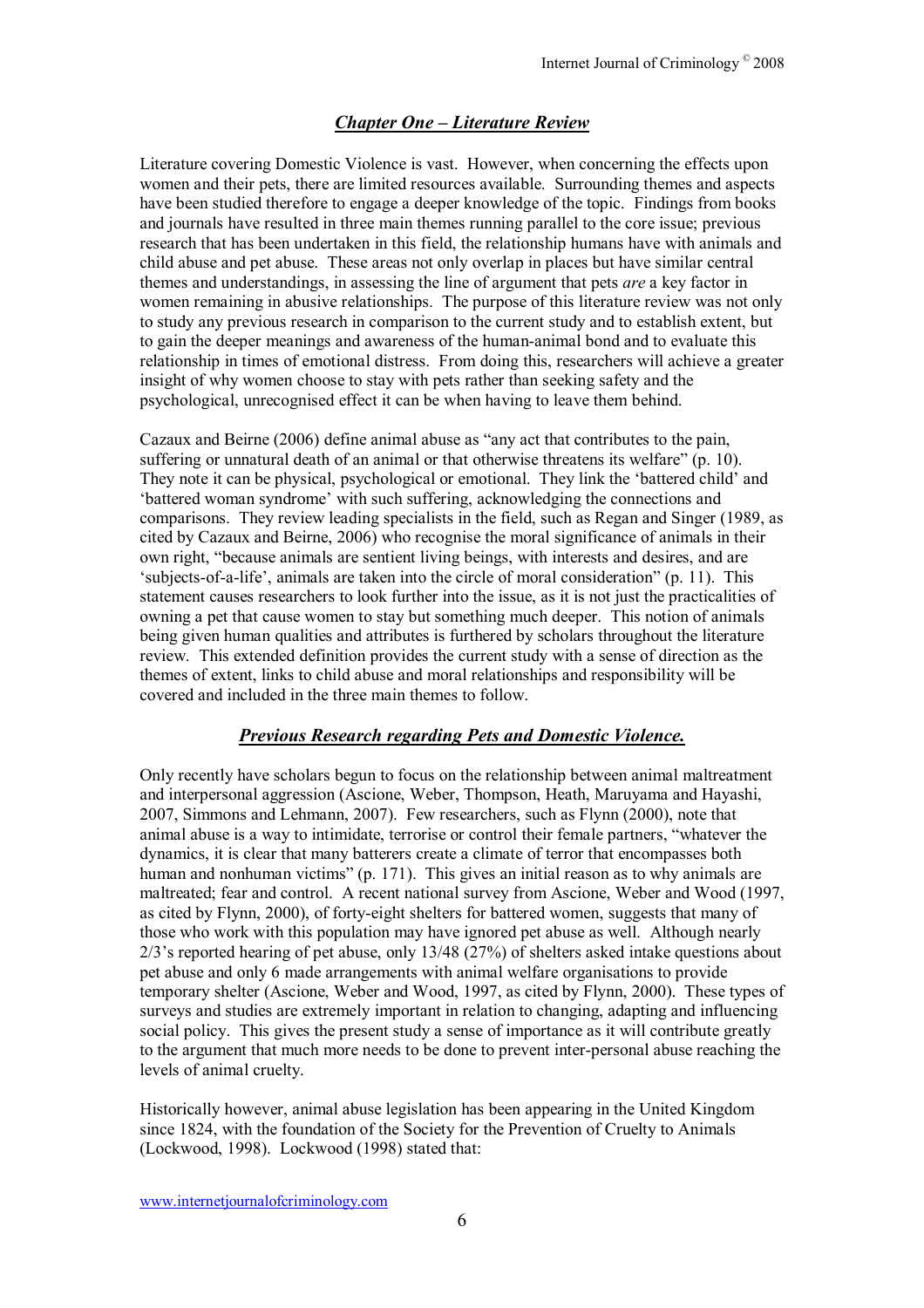The belief that one's treatment of animals is closely associated with the treatment of fellow humans has a long history, but despite the long history and popular acceptance of this concept, until recently there have been few attempts to systematically study the relationship between the treatment of animals and humans (p. 122).

This clearly addresses the fundamental problem of the limitations of finding appropriate literature within this field, 'despite the long history' (p. 122), causing researchers to wonder *why* it has been neglected. Lockwood (1998) discusses how in the 1980s, animal abuse and domestic violence became cause for concern. Statistics and figures are given, regarding the link with pet abuse in abusive households, and the percentages are high. However, it must be taken into account that these statistics, although gained from reliable sources, are being used to support the situation and their appropriateness can be interpreted in several ways. Hart  $(1998)$  claims, "statistics are an outcome of categorisation and decision making; they are created, and are not natural or universally true"  $(p. 179)$ . Nevertheless, statistics are used widely to determine the extent of a topic and hence, cannot be ignored. Researchers are therefore encouraged to view such statistics, especially in relation to sensitive topics, with an objective eye.

Several studies have also examined the incidences of animal cruelty in families where women seek protection in shelters for battered partners. Lockwood (1998) makes reference to animal shelters that have begun to work closely with refuges for women to provide emergency housing for those at risk. There is full support in the line of argument that pets obviously are a factor in women's refusal to leave home, otherwise such initiatives would not have been set up. Studies noting the above factors have been hence appearing more and more in light of the growing concern, giving consideration to animalís and womenís safety, including her decision to leave or stay with the perpetrator. An American study by Simmons and Lehmann (2007), using quantitative data, stated that a growing number of researchers have begun to find that individuals who abuse a partner can and will abuse their pets. This research explores this connection by studying reports of female pet owners residing in refuges. Their findings were based around the *types* of violence used by the perpetrator and the controlling behaviours rather than the women's decision whether to leave or stay, therefore slightly differing from the current study. From their literature study, Simmons and Lehmann (2007) have found that perpetrators will abuse pets to control their partners and more interestingly that Flynn (2000b, as cited by Simmons and Lehmann, 2007) and Ascione (1998, as cited by Simmons and Lehmann, 2007) found that women sometimes delay seeking shelter for fear of their petís safety, clearly acknowledging the line of argument. The authors do comment on how limited the literature is on pet abuse in relation to domestic violence, however, and therefore there is little to draw comparisons on. In an evaluation of the research by Simmons and Lehmann (2007), it must be noted that the only source to rely on here is the women's reports. As the researchers note, some of the findings may be "inflated" (Simmons and Lehmann, 2007, p. 1213). In future, reports could be accessed from the perpetrator too, strengthening the argument and providing a reasoning and background as to why this abuse occurs.

F. R. Ascione (2007) is an influential, key researcher in this field, sustaining and reinforcing the idea that pet abuse is under-studied and needs to be highlighted more intensely. Ascione's research has been found to be the most compelling, with studies in America, all meeting similar conclusions, in support of the line of argument. One particularly recent study by Ascione, Weber, Thompson, Heath, Maruyama and Hayashi (2007) states that women residing at domestic violence refuges were nearly 11 times more likely to claim that a family pet had also been abused compared to women who had not experienced partner violence. These women at shelters described being emotionally attached to the pet and commented on how children were also often exposed to the pet abuse, linking all of the several themes to arise in this literature. What is most interesting is that "a substantial minority of...women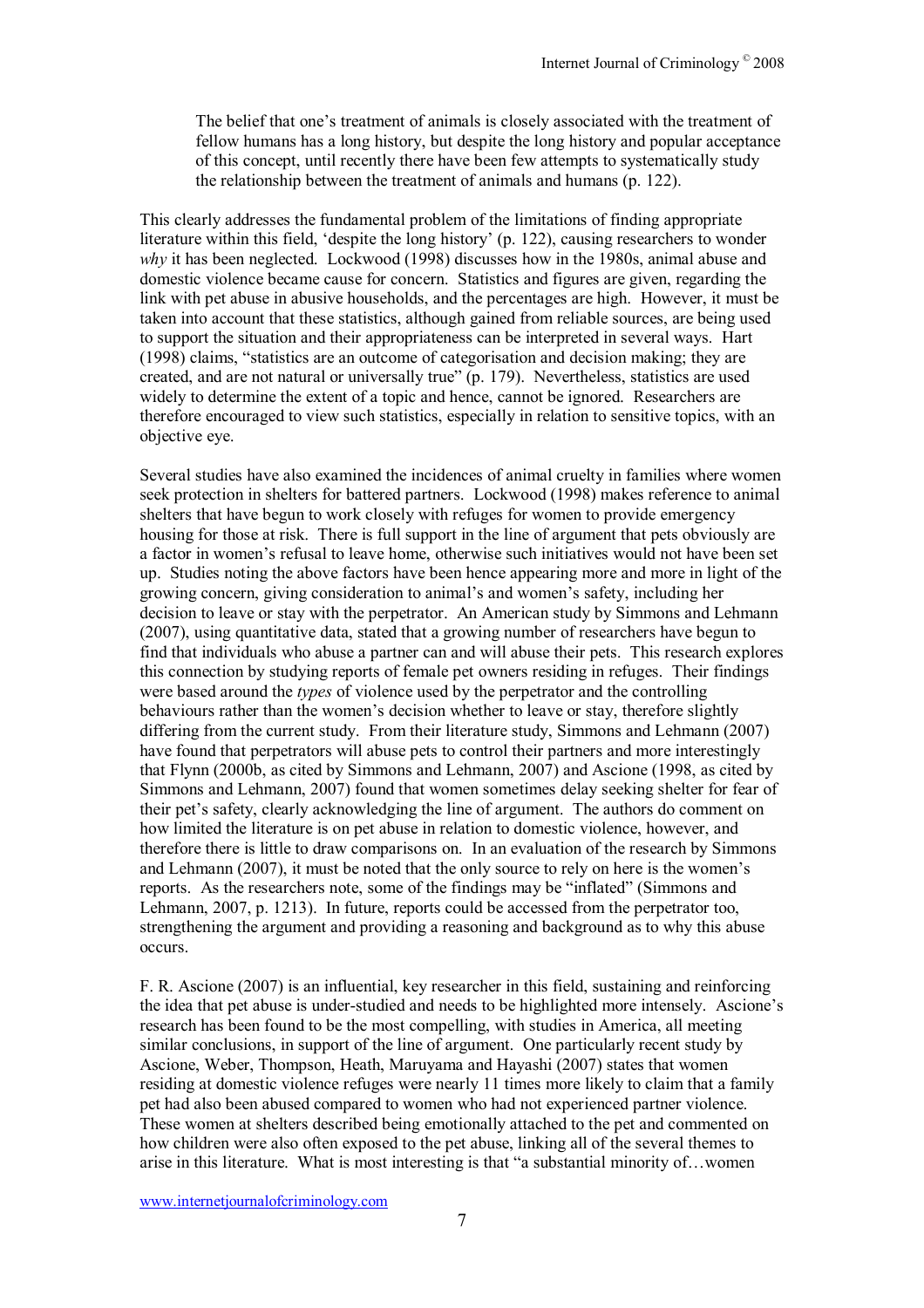reported that their concern for their pets' welfare prevented them from seeking shelter sooner" (Ascione, et al., 2007, p. 354). Another interesting fact is that this was more so true for women without children, suggesting that their attachment to the pet was possibly stronger. Albert and Bulcroft (1988, as cited by Flynn, 2000) found pets to be important sources of affection and support during critical life transitions. If pets are granted human status, they serve as emotional substitutes for family members, especially when there were no children. Ascione et al. (2007), suggest that this is an obstacle worth addressing by domestic violence agencies.

Ascione et al.,  $(2007)$  refer to pet abuse as part of the "power and control wheel" (p. 355). Pets are often viewed as companions or even family members, and some may view animal abuse as another form of family violence. They become another tool to use against a woman to inflict emotional pain, in order to gain power and dominance, which correlates with Flynn's (2000) analysis to animal abuse as a "climate of terror" (p. 171). Quinlisle (1999, as cited by Ascione, et al., 2007) notes that concern for the welfare of family pets may be an obstacle to some women seeking safety. An empirical study from Ascione, et al., (2007) was conducted whereby questionnaires were sent to shelters in America and completed by the shelter director or staff members, which allows for some comparison to the current study. The majority of respondents, 85.4%, reported that they had encountered women at their shelters who talked about pet abuse incidents. The fact that animal abuse and domestic violence might coexist in the same family was acknowledged by 83.3% of respondents. These results are high, and therefore would suggest that the current study will also achieve similar responses. This article is given extra plausibility following a method from Fisher (1993, as cited by Hart, 1998). He provides an approach for analysing systematically, and this is found to be effective as it allows the reader to think through the arguments more closely and objectively. He suggests that by highlighting words throughout the article, such as 'thus', 'therefore' and 'because', readers can extract the main aims of the argument and analyse it more thoroughly. From using this approach, it is clear that Ascione et al. (2007), do address their points with the conjunction words outlined by Fisher (1993, as cited by Hart, 1998) and this makes the argument easier to follow and therefore more plausible.

Flynn (2000) is another prominent and leading researcher in the field of pet abuse and his previous research is worth mentioning. One particular study examines the 'role' of pets, and how they are viewed as "important sources of emotional support" (Flynn, 2000, p. 162). Flynn (2000) questioned clients who sought shelter in South Carolina from March-August 1998. Questions focused on whether they delayed taking shelter sooner, whether pets caused worry after seeking shelter, the nature and extent of pet abuse and the importance of pets as emotional support. Flynn (2000) found that, "the negative emotional and psychological impact of experiencing animal cruelty is likely to have been great, particularly because more than 80% of the shelter women indicated that they were "very close" to the pet that was victimised (p. 164). Although this would be in strong support of the line of argument, Thonless and Thonless (1990, as cited by Hart, 1998) would question the use of phrases and words used here. They notice fallacies in an argument and provide a list of techniques that make an argument seem more convincing. It can be questioned here for example, that by using 'loaded' emotional language and 'special pleading', such as "is likely to have been great"; Flynn (2000) is playing on the reader. Flynn (2000) is implying that witnessing animal cruelty can have a psychological effect on a woman, and the term "very close" is too vague for any deep analysis. This statement therefore tells the readers what they want to hear, without allowing for their own thinking. Nevertheless, Flynn's (2000) results stated that nearly one fourth of the shelter women delayed coming to the shelter and 73.2% found their pets to be very important as sources of emotional support. It is also suggested in some cases that pet abuse occurs to punish the child (Flynn, 2000).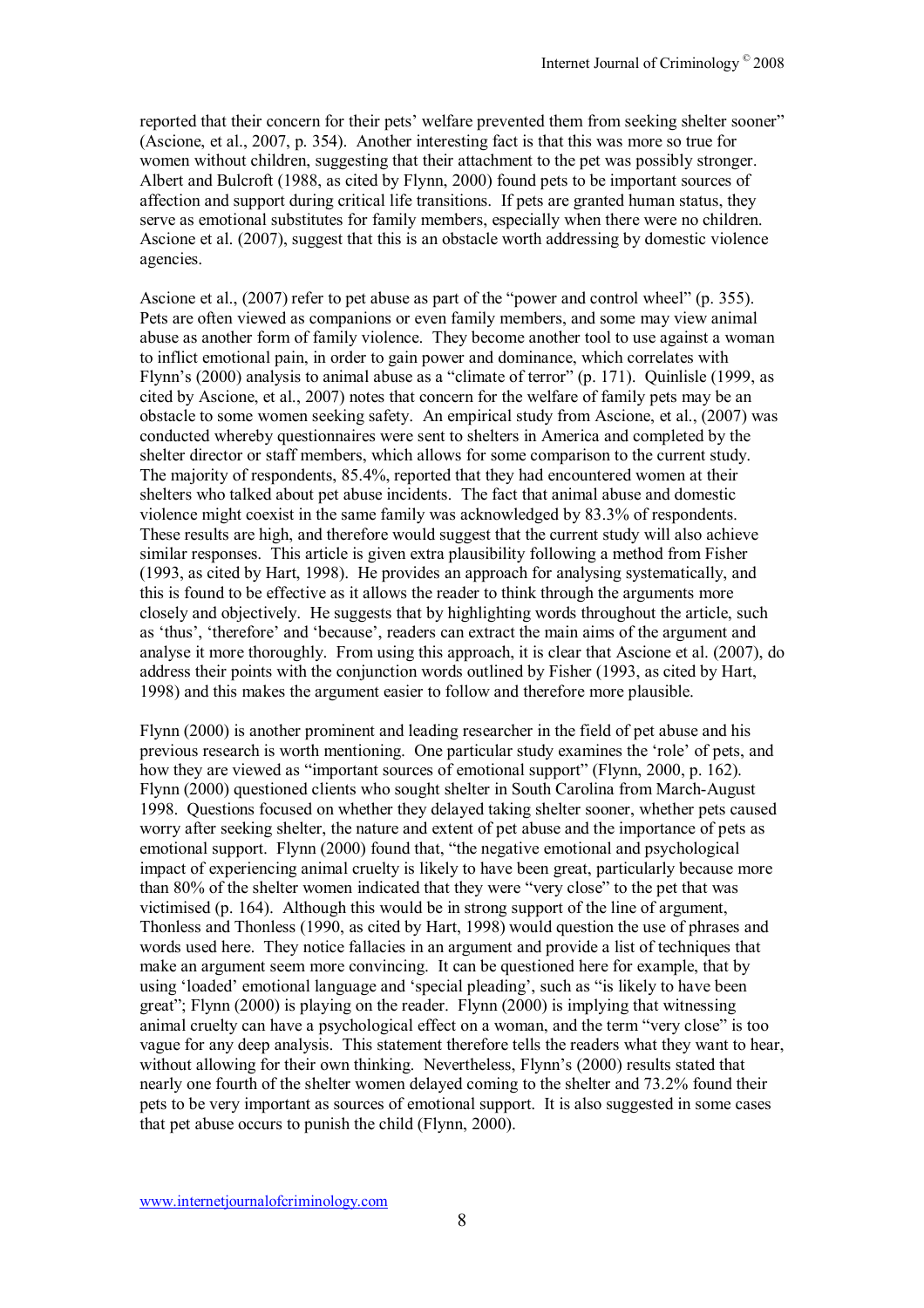## *Human and animal relationships*

This research leads on to studying texts which emphasise the human-animal relationship and these evidently build up support for the notion that an attachment to a family pet would be a decisive factor in staying in abusive households. Stenius and Veysey (2005) explore the healing process of 18 women who have histories of violence. They mention how common domestic violence is becoming, with 20-30% of the general population of women in the U.S., experiencing sexual and/or physical abuse during their lifetime. However, researchers such as Gracia and Herrero (2007) and Lee (1993) have highlighted how under reported this crime is and therefore these statistics become questionable, being used only for the purpose of strengthening the argument. Gracia and Herrero (2007) highlight in their research how uncommon it is to report a domestic violence occurrence to the police. Bradburn and Sudman  $(1979, as cited by Lee, 1993) claim that, "where survey responses were compared against$ official records, under-reporting of 'socially undesirable' behaviour occurred whichever method of questioning was used"  $(p. 99)$ .

Stenius and Veysey (2005) noted that from the studies and interviews with these women, a strong theme emerged; the importance of the family pet, as "pets are fully accepting of their owners and give love unconditionally. They are not fickle and can be relied on to always be there"  $(p, 1162)$ . This statement is emotionally loaded and should be viewed objectively, as stated by Hart (1998). Hart (1998) notes that scientists should not concern themselves with morality and ethics and should only be motivated by, "the pursuit of knowledge"  $(p, 83)$ . In relation to the topic of animal cruelty however, it may be argued by some that it is highly difficult to remain objective. Some women also used pets through their trauma as a type of control mechanism. By being responsible for another being, they claimed this kept them from getting ill, or "forced them to continue despite emotional turmoil" (Stenius and Veysey, 2005, p. 1162).

Ryan DeMares (2002, as cited by Kistler, 2002) is a writer and scholar specialising in the human-animal bond and how it relates to consciousness and communication. An interesting point, in relation to animal-assisted therapy, is that stroking animals is known to have a "mutually calming effect" (p. 93). This is very important in relation to domestic violence as abusive households may be tense and stressful places and it is easy to see how having a pet can be a calming factor, for the children as well as the women. This idea is furthered by Dolan (1999) who focuses on the emotional attachment one may feel towards a pet, as ìthroughout the ages and in the present day, most humans have developed their own individual pattern of relationships with animals, for example...The emotional attachment to a favoured pet"  $(p, 126)$ . Dolan (1999) talks about the dependency humans have to animals and the responsibility they feel for them, by arguing; "the greater the dependency, the more serious the responsibility" (p. 149). Such responsibility arises when someone takes an animal in their protection. In relation to Domestic Violence, a woman can become greatly attached to a pet, through their own suffering and therefore are more reliant on them, compared to owner-pet relations under normal circumstances. A woman may feel therefore, that by leaving the pet she is responsible for, this will place the pet in further danger and so she decides to stay. Scruton (2000) would go even further into this by stating that,

 $\dots$  when we become attached to an animal we see it as an individual and as a result we lift it from its species being...endow it with an honorary personality...In doing this thing to an animal we undertake an obligation towards it. For we remove from it all ability to fend for itself (p. 44).

Scruton (2000) argues that "pets and other domestic animals are usually entirely dependent on human care for their survival and well-being" (p. 82). Can the statement also be true when turned around, as women victimised by Domestic Violence may rely on the pets for their continued existence, as they are surviving for them? Scruton (2000) goes on to say there have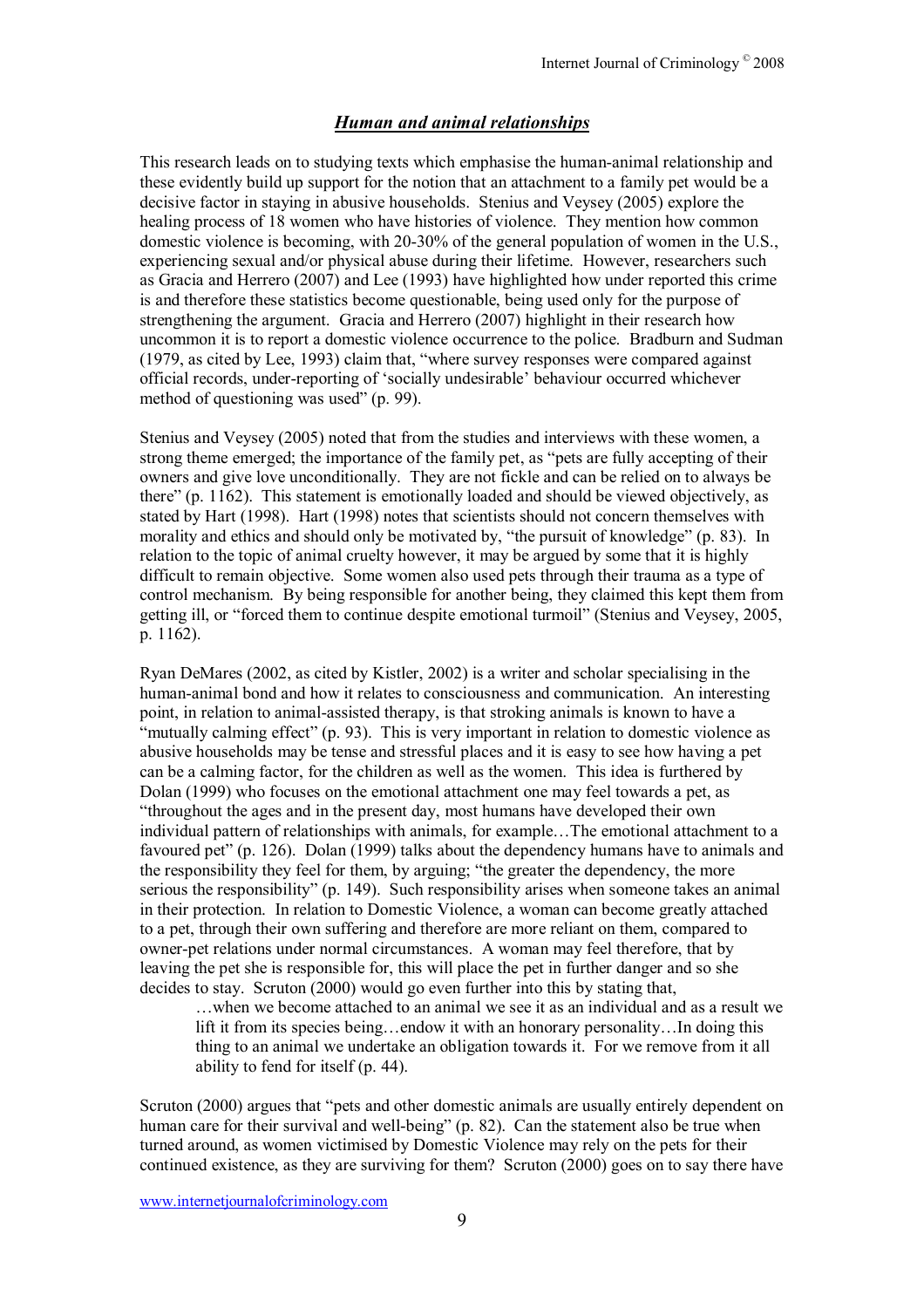been arguments over whether keeping a pet is morally right. This point touches on many of our modern concerns as the increasing dependence of animals on human decisions is recognised. The *decision* element here is interesting as in relation to a woman deciding whether to leave her partner, a pet can be a factor and therefore would she be acting morally right if she puts her own safety above the pet she is responsible for?

The moral obligation towards a pet is furthered by Midgley (1983), who expresses thoughts on the symbolic meaning of women and animals and looking at the deeper relationship between the two species. She explains that in Rousseau's (n.d., as cited by Midgley, 1983) mind "a woman is an internal part of a man's life. How can that part assume independence and start to act on its own?" (p. 78). This point can also be turned towards animals. C.G. Jung (1946, as cited by Midgley, 1983) comments on what women and animals have in common, through psychological factors and claims that "they are mysterious  $-$  that is, things not fully understood and integrated into a safe, conscious, daytime existence. They are therefore frighteningî (p. 79). Another interesting point lies in how humans view the suffering of animals. People who harm animals are accused of setting up a "psychological defenceî (Midgley, 1983, p. 80) which enables them to change sentiments. In relation to a perpetrator who will abuse an animal, it is interesting as they will not see an animal as an animal, a living creature, but merely as a device used for punishment and for others suffering:

what matters is not our sentiments, but the facts in the world, to which our feelings. as well as our thoughts should be appropriate...the inability to see the real, suffering animal for a haze of aestheticism, misplaced piety and emotional projections (Midgley, 1983, p. 80).

Animals are considered differently in this state and their consciousness ignored.

In his book, Taylor  $(2003)$  uses the term "companion animals"  $(p. 80)$ , rather than 'pets'. This would automatically suggest that a pet is more than merely an animal, but a friend, immediately highlighting the emotional attachment. Taylor (2003) talks in depth about suffering that animals endure and obligations that we as humans have towards this pain. Taylor (2003) describes how animal distress is viewed in a similar way to human suffering and therefore humans feel a need to interfere wherever possible, whether it is with domesticated or wild animals. However, it is interesting to note that Nel Noddings (1984, as cited by Taylor, 2003), a feminist writer, believes that animal suffering is acceptable and justified if it prevents human suffering and pain. She strongly rejects the claim that animals have "the same level of moral claim upon us that human beings do" (Taylor, 2003, p. 81), thus providing an opposing angle towards viewing human-animal relationships.

Merchant (1996), a leading thinker in environmentalism, focuses on feminism and the environment. She looks at modern day social movements, which have forced women into addressing ideals that go against nature and themselves. Cultural feminists and cultural ecofeminists have consciously recognised the difference between animals and humans; females and males; people and nature, leading to dominance and submission, as "the advent of patriarchy initiates a long decline in the status of women and nature" (Merchant, 1996, p. 52). Domination is a concept that is clearly established by Merchant (1996), as throughout time, women have become submissive to man:

Feminism, postmodernism and critical theory all suggest alternatives to totalizing histories, while attempting to move beyond problems of the domination of nature and people. Liberation entails recognising that nature is a real autonomous actor rather than a passive object of experimentation and utility (p. 72).

Women and minorities should therefore be recognised as independent, existent beings. Plumwood (1993, as cited by Merchant, 1996) recognised that women's tasks, skills and knowledge have real value and significance in the ecological way of life. Plumwood (1993, as cited by Merchant, 1996) links animals with women, as both share similar characteristics, such as needs for food, shelter, space and freedom and have abilities to feel pain and suffer.

www.internetjournalofcriminology.com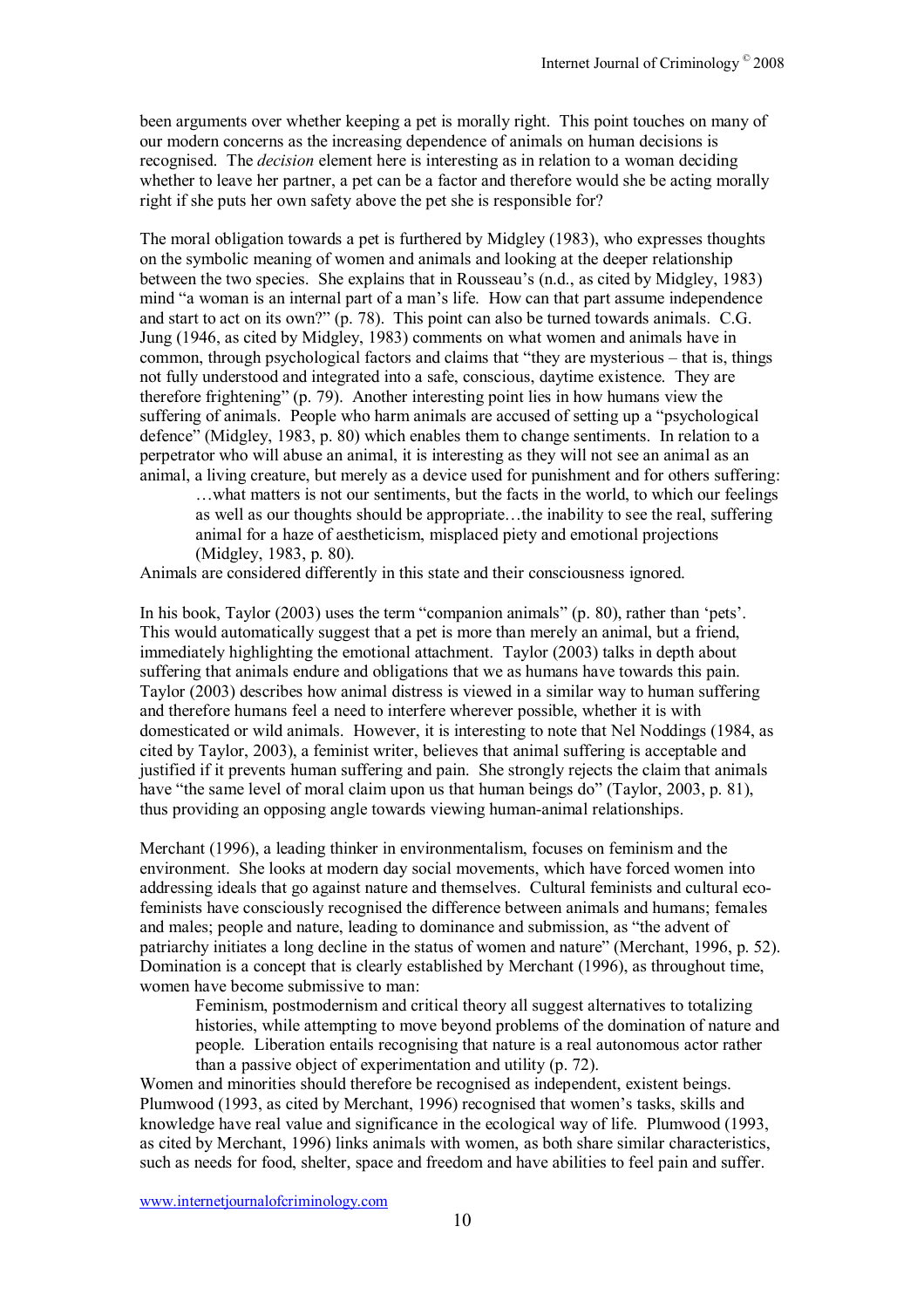Domination is again emphasised by Merchant (2004), by re-inventing the natural world and women's place within it, with an emphasis here on partnership. By recreating earth, according to Merchant (2004), humans can all live more harmoniously. She draws on the words of Thomas Huxley (1824-95), a Darwinian who also expressed desire to re-create the world. He envisioned a land; "where every plant and every lower animal should be adapted to human wants" (Merchant, 2004, p. 110). This will hence create, "an earthly paradise, a true garden of Eden, in which all things should work together towards the well-being of the gardeners" (Merchant, 2004, p. 110). 'Gardeners' here could be seen to be men, as all women are included in the term 'nature'. Dominance is again given further emphasis as Merchant  $(2004)$  explains, "the principle that savagery could progress to civilisation was embraced by many post-Civil War Americans to justify their taming of nature through domination" (p. 110). If women and animals are included in the term 'nature', it is interesting to note how they are referred to as needing to be 'tamed', an aspect still obviously rooted in certain aspects of todayís society, as women and animals still suffer in the hands of their male counterparts. This leads on to Merchant's (2004) definition of 'domestic partners' and for sustainable partnerships to exist, Merchant (2004) suggests, "equity between the human and nonhuman communities...moral consideration for both humans and other species [and] inclusion of women, minorities, and nonhuman nature in the code of ethical accountability" (p. 224). Feminists have also contributed to the concept of a partnership ethic. In the ëChalice and the Bladeí, Riane Eisler (1988, as cited by Merchant, 2004) uses the dominator model and the partnership model to illustrate how one sex is ranked higher than the other. The Chalice, however, represents a notion of male-female linking and "its recovery offers" hope for an egalitarian political and economic society in the future"  $(p. 232)$ .

#### *Child Abuse and Pet Abuse*

The final theme, which in some areas has already been addressed, is the link to child abuse, an area that has resulted in growing concern, when in relation to family pet relationships. Brinegar (1992) briefly touches upon the mistreatment of pets, giving an example of how a boy once had to eat his pet rabbit for dinner, forced upon him by his father. This makes it very easy to see the link between pet abuse and child abuse. According to Brinegar (1992), violence against pets usually represents "a prelude to physical violence"  $(p. 16)$  and that victims should take precautions to prevent the escalation of this violence.

A study by Baldry (2003) focuses on how children are affected by witnessing animal abuse through interpersonal violence. Results are in line with the social learning theory model. According to Baldry (2003), children exposed to domestic violence are at a high risk of developing psychological maladjustment, including aggressive behaviour or withdrawal, poor school performance, depression and anxiety. Seeing animals suffer in the hands of parents can therefore be truly damaging. Women were asked about the prevalence of violence against their pets, committed by their partners and whether the children witnessed violence against their pets. Results indicated that 71% of the women said pets were abused by partners and 32% said children were exposed (Baldry, 2003).

#### *Conclusions*

From extensively studying this literature, there is a clear and compelling case for the current study's line of argument. It will add to recent knowledge as well as filling the gap of addressing *why* a woman will not leave a pet, making it easier to understand and therefore provide recommendations for the issue. This research will therefore make a strong contribution to understanding the phenomenon of the family pet. The history of the previous research provided a precedent for carrying out the current study. A willingness to question statistics, however, has been included, especially those that have been used to further an

www.internetjournalofcriminology.com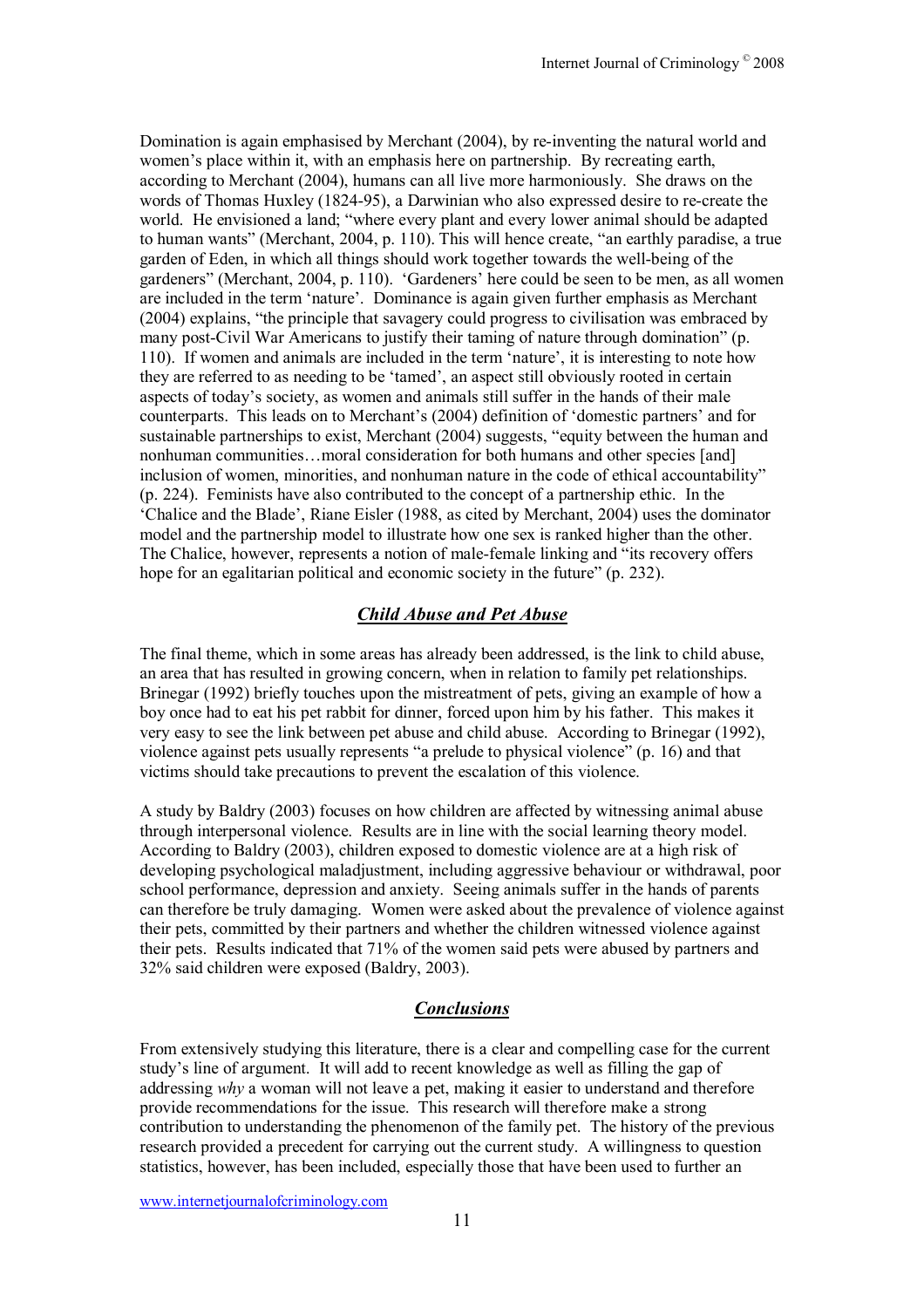argument and support a particular situation. The appropriateness of interpretation has also been assessed. As this is such a sensitive and emotional issue, it can be argued that it is difficult to remain objective when assessing literature, as those studying it may be inclined to agree and support it immediately, given the nature of the topic (Lee, 1993). However, ultimately, it should be remembered that all previous work has its limitations and these cannot be ignored. This extensive study, regardless of the flaws however, provides a full analysis of domestic violence and pet abuse, and has provided a clear pathway for the current study to occur, as Chapter Two, the methodology shows.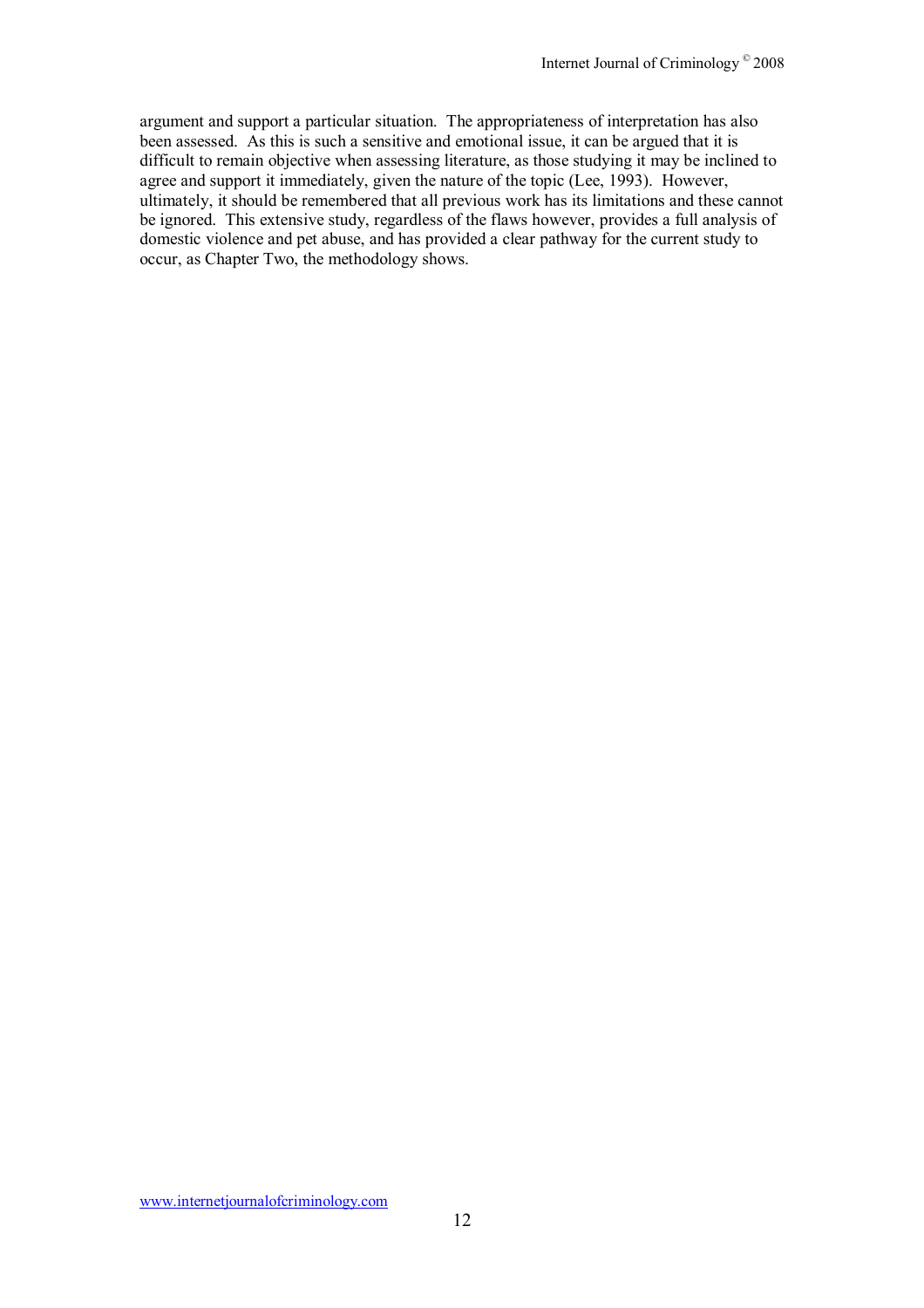## *Chapter Two – Methodology*

In order to research into whether pets are a decisive factor in women staying in abusive relationships, the subsequent study will locate and clarify the research question by undertaking primary research and analysing previous literature and the findings produced. By combining previous literature with an empirical study, the research is grounded in a better understanding and knowledge of the topic, and the researcher is able to comment first hand on any issues raised. This type of study is outlined by Dixon, Bouma and Atkinson (1987), who stated that, "observable, tangible, countable evidence or data can be gathered which is relevant to the question"  $(p. 18)$ . This aim has been clearly covered in the literature review and empirical study. This information, using qualitative data, has been gathered through using questionnaires sent to refuge workers across the Staffordshire/West Midlands area.

This method will obtain the 'sensory' information required to make a detailed analysis of the extent of pet abuse and the effects and will provide discussion that relates back to previous literature. Using questionnaires and a literature review allowed the researcher to test data handling and analytical skills. The literature review covered books and journals from the Sage Online Journal database, found using the keywords; 'domestic violence and pets'. This data was used for critical analysis and evaluation. The rationale for choosing the literature was to look at different ways the topic had been treated and the opposing angles and perspectives it can be viewed from, that is the human-animal bond (Dolan, 1999, Scruton, 2000, Midgley, 1983), and how this particularly relates to women with a family pet when experiencing domestic abuse. Studying the previous research enabled the researcher to analyse their own study, to compare and contrast, and to recognise pitfalls and areas of success. The literature review for the current study draws on both knowledge based elements and argumentational based elements (Hart, 1998). The literature covers an analysis of previous work on the topic, identifying leading researchers and concepts, definitions and theories and addressing and describing matters and arguments that other researchers have found important.

Refuges in the Staffordshire/West Midlands area were contacted by means of a Gatekeeper. A Gatekeeper, according to Giulianotti and Robertson, (2007) will advise and recommend throughout the research. The Gatekeeper for the current study came into contact with the researcher through a Work Based Learning placement, as the manager of a Domestic Violence refuge in Staffordshire. She therefore had knowledge of the topic, and was chosen as a Gatekeeper, due to her enthusiasm shown for combating abuse to animals in violent households. As a refuge manager, the Gatekeeper gave the research a good grounding as she was able to point out any problems and give advice and guidance in an area familiar to her. Subsequent phone calls informed the respondents of the researchers' aims and purpose in undertaking such research and whether they would like to be involved. Fifty-nine questionnaires (*Appendix B*) were sent out to fifteen refuges with an information sheet (*Appendix A*) and covering letter (*Appendix C*). A covering letter is found to be useful when contacting respondents, for example. Goode and Hatt  $(1952)$  see it as an "appeal" to respondents as to why they should take part in the study and explaining the facts (p. 176). The covering letter in the current study was posted with the questionnaires reminding respondents of the previous phone call, and again stating the reasons for assissting with the study and how the results will be used.

When compiling the questionnaire for the current study, Sudman and Bradburn (1974, as cited by Lee, 1993) were focused upon, using their systematic framework for asking about sensitive topics on surveys. These suggestions and recommendations, they argue, will reduce under-reporting of, "behaviours normally regarded as threatening or sensitive"  $(p. 76)$ . They advise researchers to use open rather than closed questions as respondents will be allowed to describe activities in words that are familiar to them. Whilst they agree that closed questions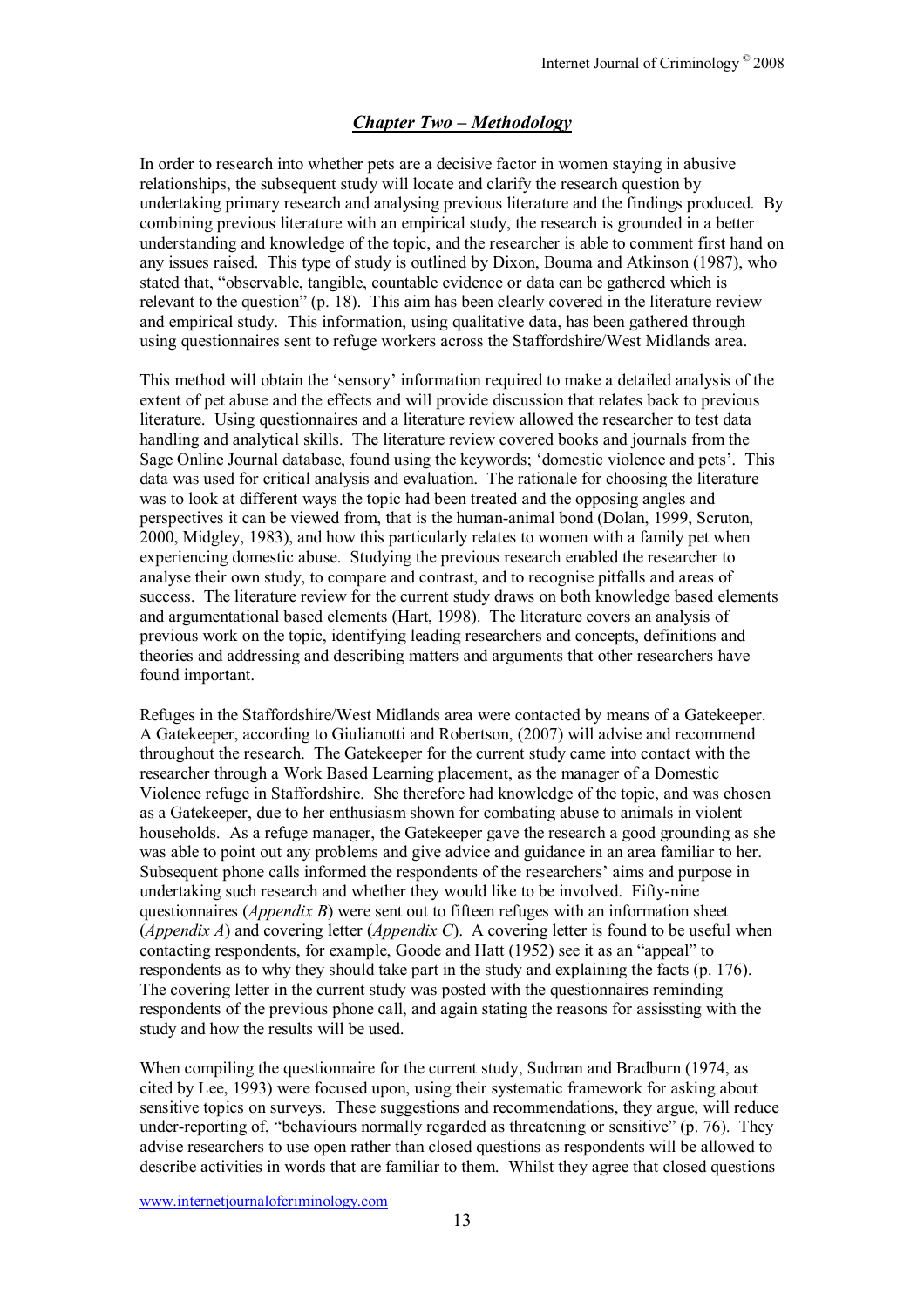on surveys do offer advantages in terms of reliability and ease of processing, they found that when 'pre-coded' questions are produced, respondents tend to avoid the most extreme answers, therefore under-reporting may occur. Sudman and Bradburn (1982, as cited by Lee, 1993), in a further study, advised using long questions when asking about behaviours and short questions when asking about attitudes. Longer questions can be used to provide the respondent with several cues and can simulate recall. However, it is not made clear from their discussion whether length alone encourages the reporting of 'sensitive' topics. The questionnaire used included a mixture of long and short, open and closed questions and no answers were pre-coded which offered respondents flexibility in their answers.

The advantages of using anonymous questionnaires have also been highlighted by Maynard and Purvis  $(1994)$ , who stated that "the anonymous questionnaire is useful for gaining personal and confidential information that a respondent would be reluctant to tell an interviewer"  $(p. 112)$ . The comparison used here against the interview technique, recognises the success of the anonymity of a questionnaire. This opinion is expressed by Judd, Smith and Kidder  $(1991)$  who state that questionnaires avoid the potential "interviewer bias" (p. 216). They also place less pressure for an immediate response on the subject. Refuge staff may require time to search through personal records for information and a questionnaire provides this opportunity. Issues concerning domestic violence combined with animal abuse are very sensitive and, as Maynard and Purvis (1994) suggest, respondents need to be assured of confidentiality. Hence, an information sheet was included outlining these issues to the refuge staff completing the questionnaire and asking them not to disclose any names, reminding respondents of anonymity and safeguarding the results; an important factor in any research regarding sensitive topics.

Before sending out the questionnaires, they were looked at by the Gatekeeper to make sure all information had been included and the phrasing of questions was accurate. Refuge workers were asked to fill in the questionnaire, not the women and children currently residing at the refuge. This was for reasons of ethical consideration and to gain approval. The ethical consideration of social research is assessed by Bulmer (2001). When dealing with sensitive topics, ethics of the study must be given the utmost importance:

In survey research, one important area concerns what the respondent is told about the auspices and purpose of the study, what are the conditions under which the addresses and names of respondents are used, how the data will be published, how anonymity of individual respondents will be preserved, and how the confidentiality of the final dataset will be safeguarded (Bulmer, 2001, p. 53).

All of these areas were covered in the information sheet. The areas covered on the questionnaire were employment details and background, whether they had knowledge of pet abuse being a recurrent factor in abusive relationships, schemes set up for Pet Fostering, any links with child abuse and future hopes and recommendations. This would provide the researcher with a fuller understanding of the problem, viewed by people working in the field. There was also a pre-paid stamped addressed envelope provided to boost the response rate. However, this caused difficulties as without knowing how many questionnaires were being returned from each refuge, an estimated guess had to be taken for postage prices, a problem studied by Goode and Hatt (1952). They suggest using a stamped addressed envelope but do highlight the problem of the included envelopes being thrown away, or the cost being incorrect. However, it has only recently been introduced that postage should be paid in terms of weight; therefore it was impossible to assess and recognise this pitfall in previous literature. In future only one questionnaire would be sent out but respondents would be encouraged to photocopy more and simply an addressed envelope provided for return. The questionnaires were returned to the Gatekeeper who informed the researcher, who could collect them.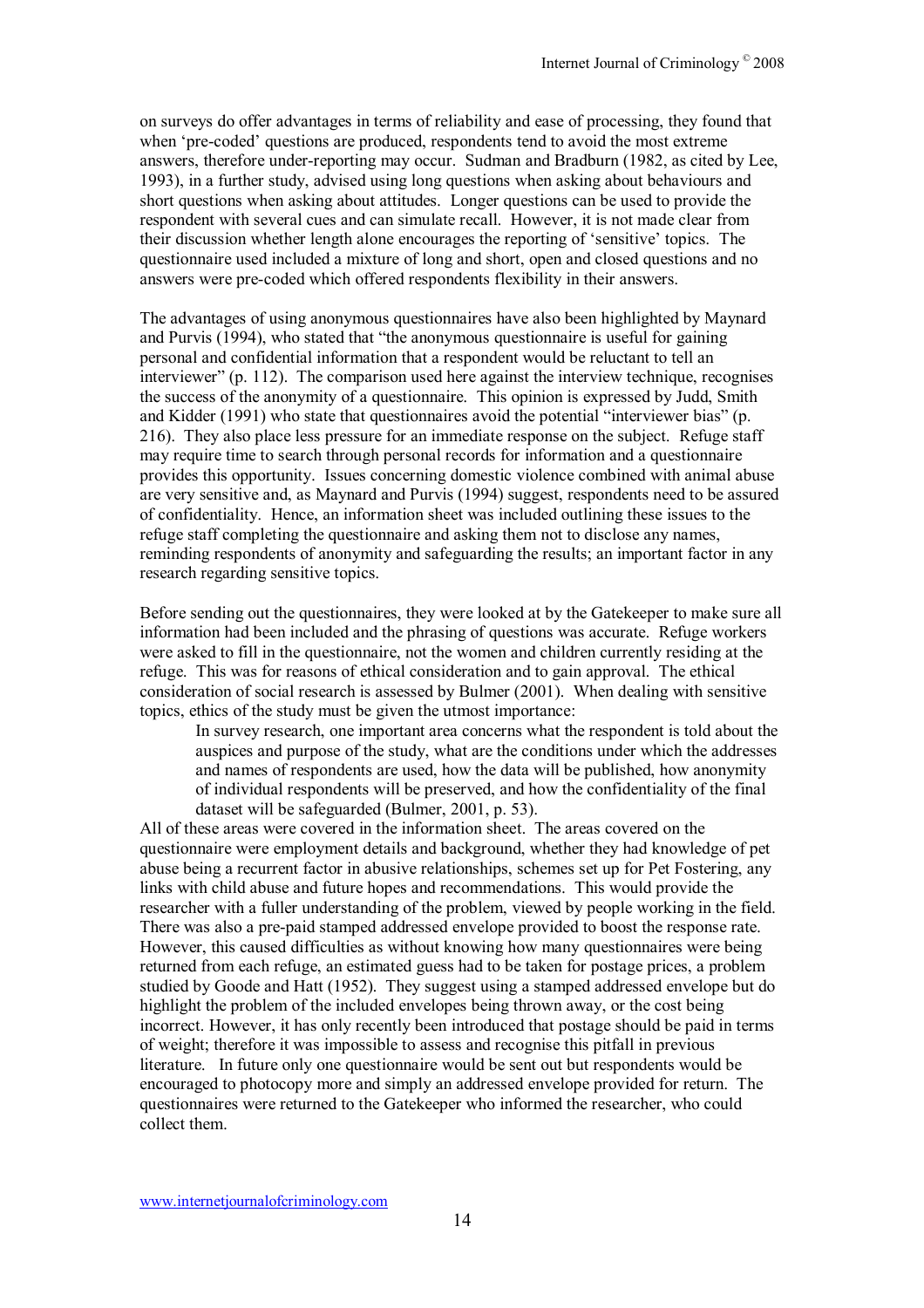When focusing more specifically on the research topic and question, social surveys have been used extensively in criminological research. Fraser and Francis (1998, as cited by Jupp, Davies and Francis, 2000) focus on such advantages of using a survey questionnaire:

...questionnaires are commonly accepted as an invaluable source of data about attributes, attitudes, values, personal experiences and behaviour; ... they generate data in a systematic fashion...and...they address the issue of reliability of information by reducing and eliminating difference in which questions are asked and how they are presented (p. 44).

They are arguably the best method therefore of collecting data on a sensitive issue. Their use will provide data essential for a fully grounded evaluation of the area under study. However, response rates of the mailed questionnaire presented a problem. The current study received fourteen out of a possible fifty-nine responses. The importance of a good response rate is outlined by Judd, Smith and Kidder  $(1991)$  as "response rate is the chief index of data quality in a survey because it defines the extent of possible bias from non response"  $(p. 216)$ . Therefore, a low response rate calls into question *any* conclusions based on the data, highlighting reliability and validity. However Judd, Smith and Kidder (1991) do note that although mailed surveys may present a low response rate, when they are targeted at specialised populations, as the current study is, response rates can reach respectable levels.

Research in general of violence in marriage against women has been studied by Hanmer and Leonard (1984). From having observed developments in this field of research, they believe that:

... good research questions (i.e. those which extend the analysis and our understanding and which suggest fruitful changes in policy) come only from working with those involved in trying to improve their situations, and with continuing study of a particular area over an extended period of time (p. 33).

The researchers are stating here, that it is only through empirically studying the focus group that problems can be addressed and changes made in accordance, possibly going as far as to say, regardless of the pitfalls that may occur due to such research. Addressing this problem came from research in women's refuges, amongst other spheres. Hanmer and Leonard (1984) came to find that the state had a decisive bearing on what the extent of domestic violence was, especially in the early stages of how it was portrayed in statistics and in the media. Studies by Women's Aid (n.d., as cited by Hanmer and Leonard, 1984) in particular aimed to reflect the truth behind how common domestic violence was becoming.

An interview with the RSPCA was to be arranged; nevertheless the people contacted did not get back in touch with the researcher. There are several reasons for this refusal to participate. Gillham (2000) stated that interviews are expensive and sometimes questionnaires are preferred as; "unless there is some very good reason or very strong appeal, people tend not to bother" (p. 14). Gillham (2000) suggests better planning beforehand. This reason is furthered by Devine and Heath (1999) who stated that refusals can be due to the nature of the topic itself or a general reluctance to participate in *any* survey. The e-mail sent to the RSPCA representatives was detailed and informative however to ensure maximum co-operation, and explained the purposes and rationale of the study, as Devine and Heath (1999) suggest. Wellings (1994, as cited by Devine and Heath, 1999) notes that, "some of the refusals were made indirectly but were nonetheless tantamount to an outright refusal. For example, people who made appointments only to subsequently break them<sup>?</sup> (p. 112). This scenario occurred in the current study, leading the researchers to believe that they did not want to 'lose face' or appear awkward or obstructive.

When focusing on the previous literature and the results obtained, Felthous and Kellert (1987, as cited by Merz-Perez and Heide, 2004) note problems faced when researching animal cruelty and human violence, especially when arguing the case for a link between the two. They found inconsistent findings shown in such a literature review of correlating research and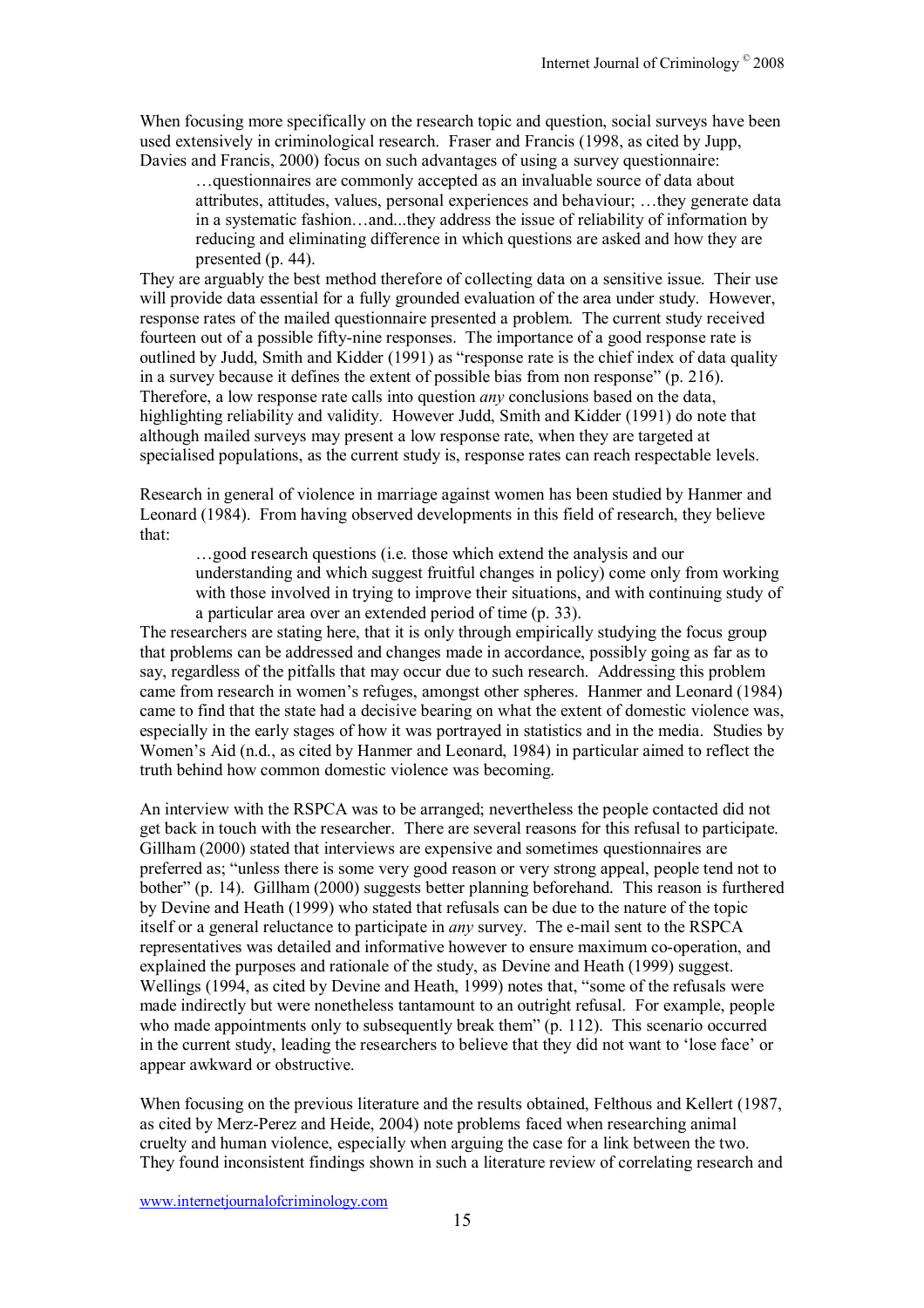suggested possible remedies to address these problems, as "their review served as a critique to facilitate future research that might ultimately either validate or negate the proposed relationship" (Merz-Perez, 2004, p. 22). Felthous and Kellert (1987, as cited by Merz-Perez, 2004) assess problems with methodologies, especially those that do not define the behaviour of cruelty to animals. More importantly, they noted that a clearly articulated definition of personal aggression was seldom presented. Studies also only relied on one source of data; interviewing or records. This suggests that the current study may fall into this pitfall, as no interviews with refuge staff were included

This chapter has outlined the processes and strategies involved in pursing this research regarding pets and domestic violence. The combination of a literature review and an empirical study has enabled the researcher to balance the line of argument, in assessing what has already been accomplished and how the current study will add to the existing knowledge. The techniques used in the current study have been critically analysed, and some methods were found to be more successful than others, as the mailed questionnaire did not achieve a high response rate, as the literature suggested, although the use of a Gatekeeper was rewarding for the researcher to gain access to information and a wider knowledge on the topic. In any further study, changes could be made accordingly. Chapter Three will move on to present the results from the returned questionnaires and the findings produced.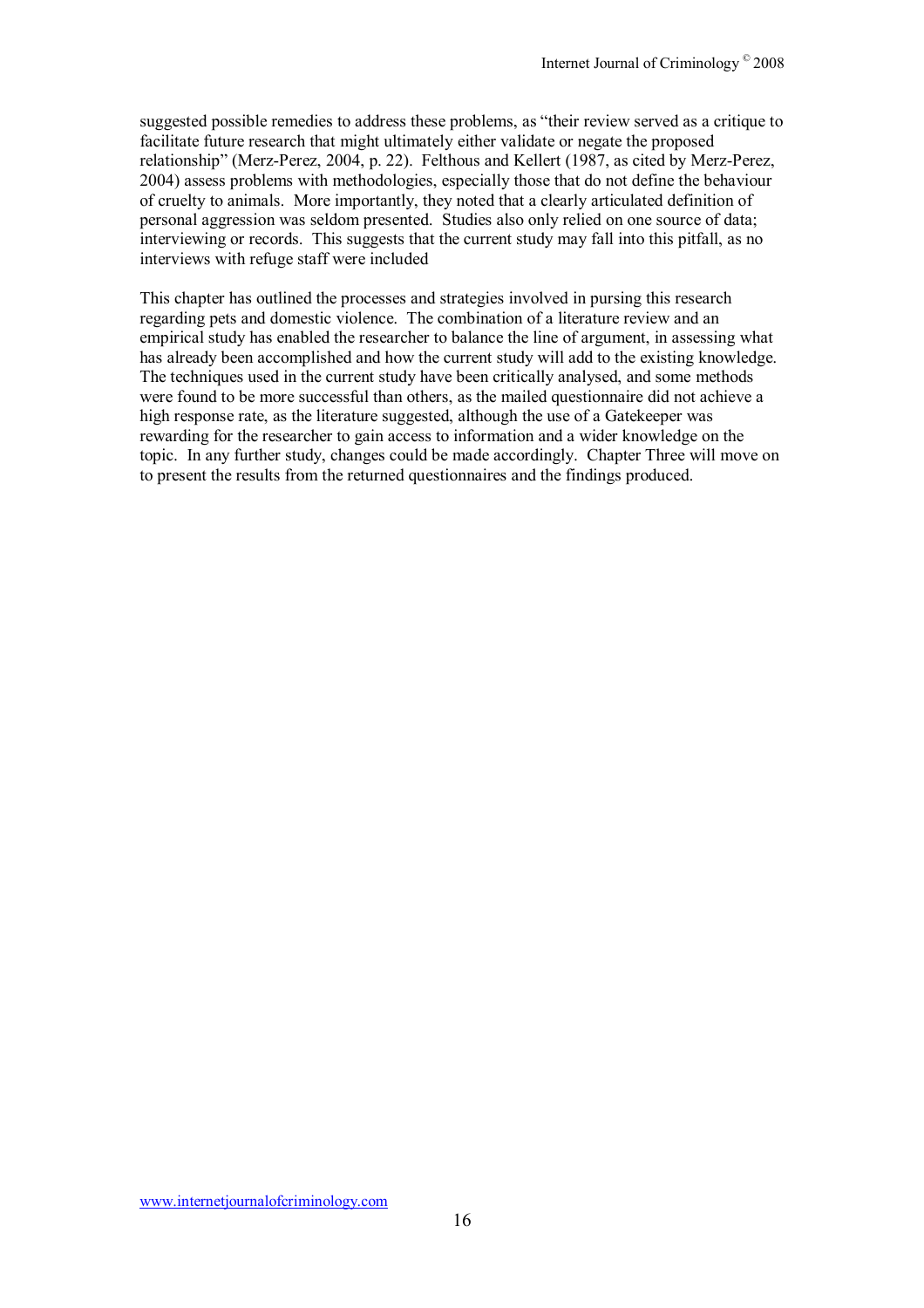## *Chapter Three – Presentation of Findings*

Out of a possible fifty-nine questionnaires sent out, fourteen were returned from Worcester, Stonham, Coventry and Wolverhampton (24%). The staff that filled out these questionnaires varied in the job titles and in the number of years in the profession. There were Support and Advocacy Workers, Independent Domestic Violence Advocates, Project Workers, Managers, Floating Support Workers, Hostel Co-ordinators, Senior Referrals and Admission Administrators. In general, many of the questionnaires reflected a knowledge and awareness of pet abuse within the home. The results were not formatted within a table, as there were several responses and answers given, as many open questions were included, where answers cannot be confined to a particular viewpoint or stance. The period of work varies between the refuge workers from 3 months to over 20 years, with the ages also varying.

#### *Are you aware of any cases where a woman did not come to the refuge due to having pets at home?*

Many cases were disclosed where the refuge workers were aware of cases where the woman would not leave her home due to having pets (71%). Many of the reasons were due to not wanting pets to go into shelter;  $(60\%)$ , not wanting pets to go to another home;  $(20\%)$ , and because they feared too much for their safety; (20%). It was interesting to note that there were some refuges in the area that accept pets, and this was previously unknown. The women are sometimes referred to these refuges, although spaces were mentioned to be limited.

#### *Are you aware of any cases where there have been pets left behind when the woman moved to the refuge?*

Cases were mentioned where pets were left behind when a woman moved into the refuge (71%), as well as examples in incidences where the women had found her own foster care (64%). The foster care found by the women themselves was usually a family member, friend or neighbour, and the refuges were informed of this.

#### *Are you aware of any cases disclosed where there had been abuse to pets? In these cases, were children present in the home?*

Pet abuse was mentioned in 8 of the questionnaires (57%), a total of 14 cases were cited and in nearly half of the cases mentioned, children were present (43%).

#### *How much of an issue do you think the leaving of pets is for a woman experiencing domestic violence?*

The end of the questionnaires gave the respondents the opportunity to give their views and opinions on whether leaving pets is an issue for women experiencing domestic abuse, and if it is regarded as a problem, what they would like to see happen. In 100% of the questionnaires received, the respondents felt that pet abuse was a problem and all provided recommendations or suggestions for what they would like to see happen to reduce the concern. The answers here were very encouraging and thorough, especially in terms of proving that pet abuse obviously is an issue as so many people in the field of work recognise it as such. All respondents saw pet abuse as problematic due to the following reasons. One respondent claimed that it could be an issue for women who have no other support available, for example from friends. Another respondent acknowledged the viewpoint that pets are considered as part of the family unit and this has an impact on the women and children, as they do not want to leave the pet behind as they feel responsible for the pets well being. The next respondent talked about how the women may have suffered domestic abuse and as a result, have become very isolated and hence, their pet is their only companion. Another respondent recognised how it was difficult for children as they do not understand why their pets cannot come to the refuge with them. A respondent from the Wolverhampton refuge stated that pet abuse was a ìhuge problemî and claimed it was a strong reason for women remaining in the abusive

www.internetjournalofcriminology.com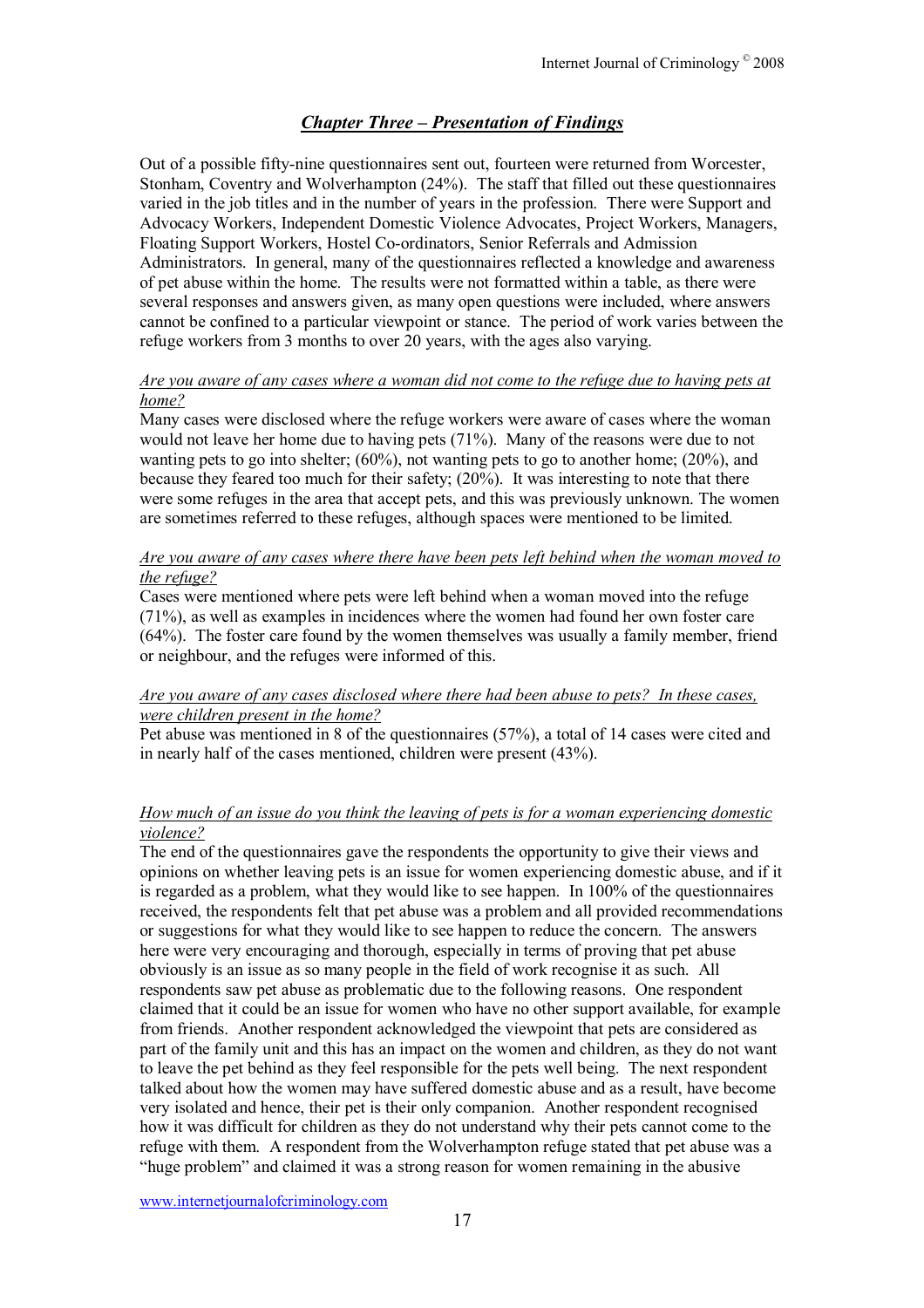relationship. One Coventry respondent even went as far as to compare leaving a pet to the same level as leaving a child, stressing how distressing it would be. Another respondent also compared leaving a pet to leaving a child, stating that the women may feel guilty and upset. A third respondent stated that pets are like children and therefore it is a major issue. She stated that in most cases the women really miss their pets and are very worried for their safety, as they fear the perpetrator will maltreat the pet. A respondent from Stonham stated that it was a big issue, especially as women are vulnerable when leaving and worry that by leaving the pets they will suffer abuse and neglect. She also looks at the effects on the children as pets are important sources of emotional support for them, which make the move to a refuge even more distressing.

#### *If you do regard it as a problem then what would you like to see happen?*

Many recommendations for the future were given, some of which had not been previously addressed or thought of. A general consensus is that the hostels could provide, or have contacts of those who could provide, foster care. They also propose more links with animal agencies and one respondent suggests possibly having a database of people willing to foster pets. This is a very interesting idea that has not been highlighted and could provoke further research. Another respondent stated that the animal shelters should advertise and publicise their services more widely, for example with leaflets. If links and partnerships are built with pet agencies and fosterers, women will be reassured of the security of their petsí well-being until a time when she is in a safe environment and is able to have the pets returned to her. One particular respondent focuses on the financial aspect, claiming there needs to be a free service (or at least at a minimal charge) for pets to be temporarily housed as most women experiencing domestic abuse flee with no money. To another respondent it was a problem and she suggested there should be a purpose built refuge to accommodate the pets or more foster homes. Overall, the respondents wanted to see more support in general for women experiencing domestic violence where their pets are concerned. A particular refuge worker stated that in most cases the women are torn as they cannot bring pets to refuges and they often cannot afford to put their pets into a temporary home. If they could put their pets somewhere safe which was free/inexpensive, then, according to this respondent, this would make the woman's decision to leave easier. She proposes services in line with pet fostering, and also advocates a system where pets can be looked after during the day if women need to attend court hearings or solicitors meetings. A Coventry respondent highlighted the issue that even if women get relocated, some landlords and local authorities will not accept pets in their accommodation, an issue again not previously thought of. She also mentions the financial aspect, as women cannot afford a service that looks after pets.

Therefore, although the limited response rate may initially be damaging to the results, the returned questionnaires do prove conclusively that pet abuse, within an abusive family home, is an increasing problem that needs to be established. As the responses given withheld the same general consensus, it can lead to assumptions that even if there had been a higher response rate, the results would have still been the same; revealing that pet abuse does occur and is a factor in a woman's decision to leave the perpetrator. Chapter Four will discuss and analyse these findings at length, and how they correlate to the previous literature and research discussed in Chapter One.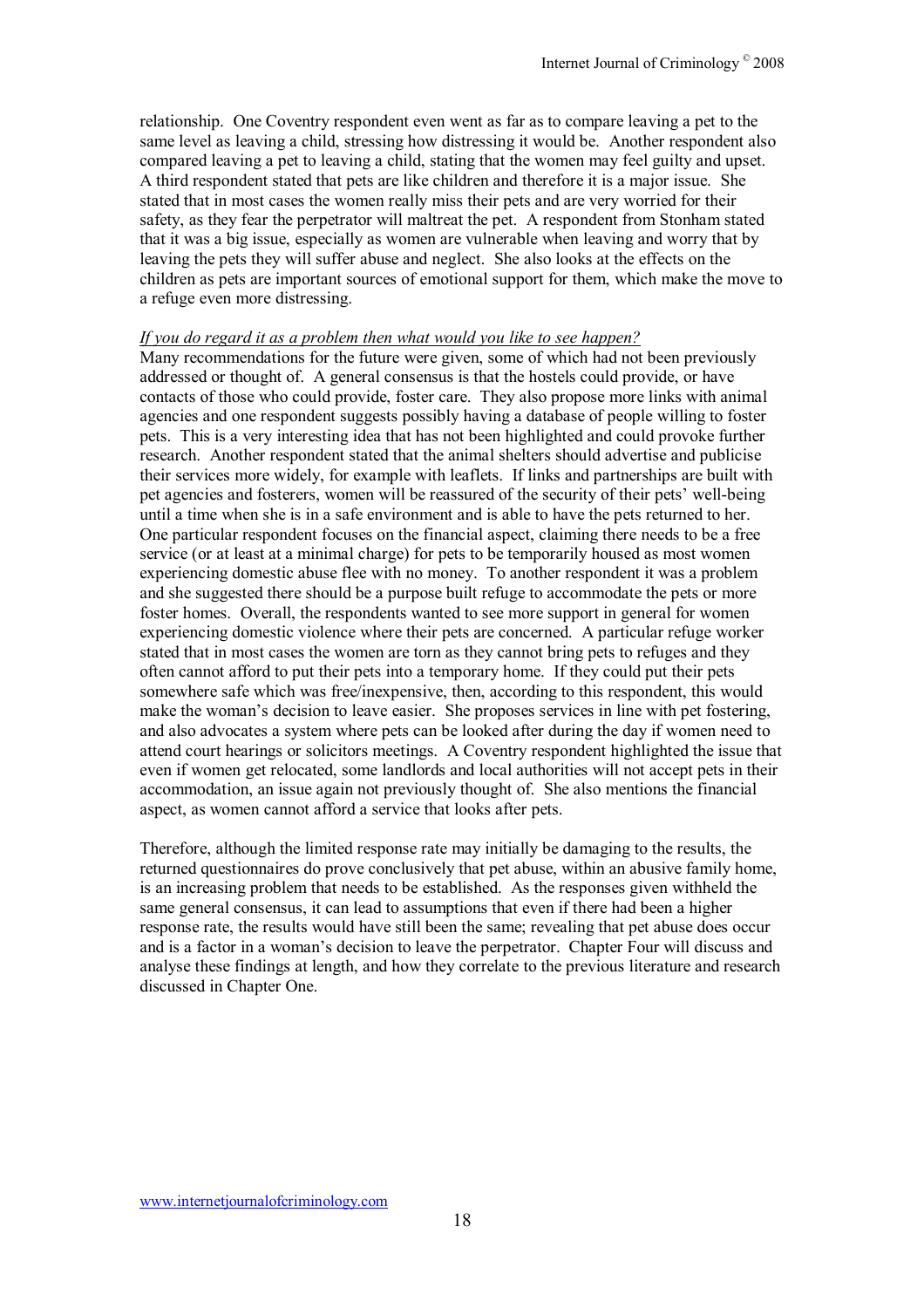## *Chapter Four - Analysis and Discussion of Findings*

The findings presented in Chapter Three not only support the existing knowledge discussed in the Literature Review but also contribute towards new knowledge. It is widely acknowledged by these professionals that women do not want to leave their pets behind, and therefore they are, and will continue to be, a factor when a woman makes the decision to leave the perpetrator. The findings are very much in line with the expectations, outlined by theorists such as Judd, Smith and Kidder (1991), who stated that the mailed questionnaire does achieve a low response rate. The suggestions from Maynard and Purvis (1994) and Fraser and Francis (1998, as cited by Jupp, Davies and Francis, 2000) however were followed, in relation to achieving a high response rate which brings into question why the response rate was not higher. Respondents were assured about anonymity, and were given a considerable amount of time in order to return the questionnaires, therefore giving them time available to search through records or files, for example. As Sudman and Bradburn (1974, as cited by Lee, 1993) stated, using closed questions would have made the results easier to format, as opposed to open questions, as the current study portrayed a variety of answers that were difficult to limit into certain categories.

As discussed in Chapter Two, Felthous and Kellert (1987, as cited by Merz-Perez, 2004) stated that 'pet abuse' or 'cruelty to animals' was hardly ever defined in research of this nature and therefore results concerning the topic come under scrutiny, as people have differing opinions on what constitutes as animal abuse. The results in the current study may fall into this drawback, as pet abuse was not defined. In future research, a leading sentence would define pet abuse and therefore the results would correlate as some instances may be ignored or included, if they did/did not fall under the definition outlined. Following Felthous and Kellert's (1987, ac cited by Merz-Perez, 2004) recommendations, this current study may also have benefited from interviewing refuge staff to gain an overall understanding and better knowledge of the issue, avoiding the critique of only using one source of data.

The extent of pet abuse was not as high as possibly expected but this could be due to the low response rate. According to Arber (2001), a 60% response rate is acceptable for selfcompletion questionnaire surveys and anything lower will increase the likelihood that "the achieved sample will be biased"  $(p, 60)$ . The response rate in the current study was  $24\%$ however, and therefore the results gained come under speculation. The low response rate can relate to the findings from Ascione, Weber and Wood (1997, as cited by Flynn, 2000) who stated that many of those who work with this population may have ignored pet abuse. With many respondents, therefore, it may not be an issue worth addressing. Ascione, Weber and Wood (1997, as cited by Flynn, 2000) also asked refuge workers questions regarding whether they asked intake questions about pet abuse or made conscious arrangements with animal welfare organisations. If this research was to be undertaken again, these questions would be included on the questionnaire, enabling researchers to find out whether the refuges do ask about pet abuse, and if not, this system could possibly be introduced, to make a conscious effort to eradicate the problem. Policies and systems could be adapted purely based on these findings.

Fourteen cases were mentioned concerning pet abuse, and considering that these were objectively and factually correlated, it does seem a high number when such a small amount of questionnaires were returned, and therefore would support the work of Hart (1998) who stated that sensitive topics should obtain objective responses. One particular respondent mentioned the ëfearí that a service user felt when arriving at the refuge, worrying that her partner would maltreat the animal she left behind. This was clearly explained by Flynn (2000) as he stated that the fear mechanism could be often used by the perpetrator in order to control their victim. This was a notion also strongly supported by Simmons and Lehmann (2007). As many of the researchers acknowledged the line of argument that pets are a factor in a womanís decision to

www.internetjournalofcriminology.com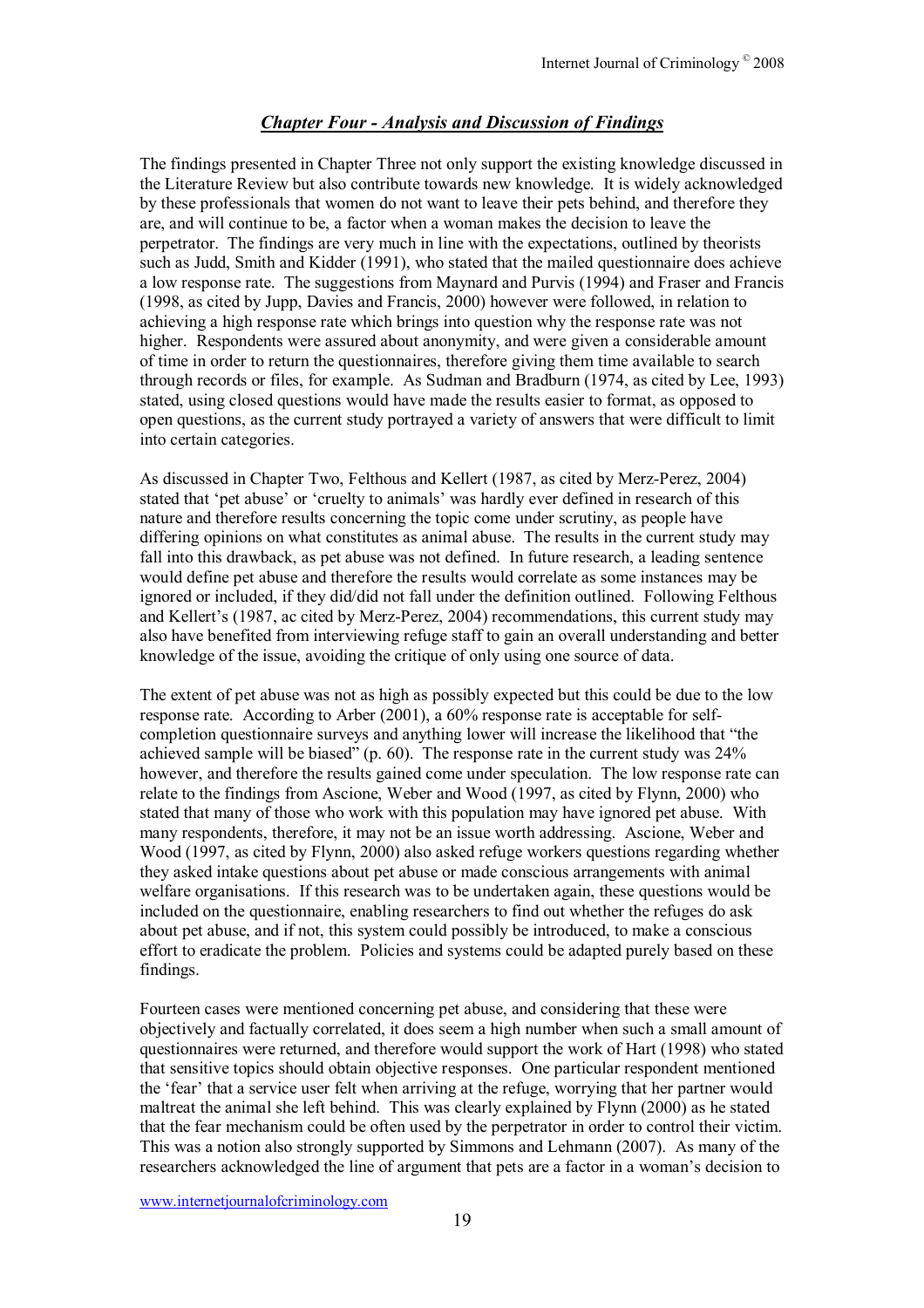leave or stay with the perpetrator, the findings from the questionnaires completely supported this.

The research from Ascione, Weber, Thompson, Heath, Maruyama and Hayashi (2007) fell into complete comparison with the current study and achieved similar findings. They too questioned refuge staff members and found that women at shelters had emotional bonds with their pets and that children were often exposed to the violence (although children were only present in 43% of the cases mentioned in the current study). They found that a substantial amount of women delayed seeking shelter sooner due to owning a pet and many of the refuge workers in the current study also acknowledged this problem. A percentage of 85.4% of the respondents from the Ascione et al., (2007) study, reported that they had encountered women at their shelters who talked about pet abuse incidents, whereas in the current study the percentage was slightly lower; 71%. This could be due to the low response rate, or the fact that these surveys took place in different countries, as Ascione et al., (2007), conducted their study in America. These findings could promote further research into assessing how pet abuse is treated in different countries, and what provisions they have in place. Interestingly, only 83.3% of respondents from the Ascione et al., (2007) study, acknowledged that pet abuse may occur in the home, whereas this was acknowledged in the current study by 100% of the respondents. This could be due to cultural differences, as British studies have shown how pets are viewed in this country as family members and loyal companions (Dolan, 1999, Scruton, 2000).

The respondents, when assessing whether pet abuse was a problem, continually mentioned how pets are part of the family sphere. This shows a correlation with many of the findings and research undertaken in the literature review, such as Regan and Singer (1989, as cited by Cazaux and Beirne, 2006), Albert and Bulcroft (1988, as cited by Flynn, 2000) and Quinlisle (1999, as cited by Ascione et al., 2007). An interesting result in the current study however is that only 20% of women did not want to leave their pet due to fear for their safety, the highest reason being that they did not want them to go into shelter. Earlier discussions in Chapter One however, stated that the fear factor proved to be an overriding consideration when deciding to leave pets and this was not reflected in the current studies findings. Many of the respondents however, do comment on the guilt and responsibility women feel towards pets and this is mentioned frequently in the literature review (Stenius and Veysey, 2005, Taylor, 2003).

Those that work in this field advise a number of recommendations, such as pet friendly refuges, free, or inexpensive temporary shelter and more widely publicised services. Animal welfare services are mentioned frequently, which would support the findings from Lockwood (1998) but they often have limited spaces or do not publicise their services well enough and therefore are unheard of. In 64% of the cases mentioned in the current study, the women found foster care themselves which was not an option explored or highlighted in the previous literature. This is a high percentage and gives rise to the argument that the women would only feel the need to do this if her connection with the pet was strong, supporting the literature concerning humans and their relationships to pets.

The links to child abuse have also been explored as in 43% of the cases in the current study, children were present. This draws a parallel with the literature whereby theorists clearly associated pet abuse with child abuse; Brinegar (1992), Baldry (2003). Results from Baldry (2003) indicated that 32% of the women questioned said children were exposed, whereas the results in the current study were higher. As this research took place in 2003, it could be possible that pet abuse is increasing as a form of manipulation and as a result, more children are witnessing this act of cruelty, or perhaps child abuse was less visible in the literature or under researched.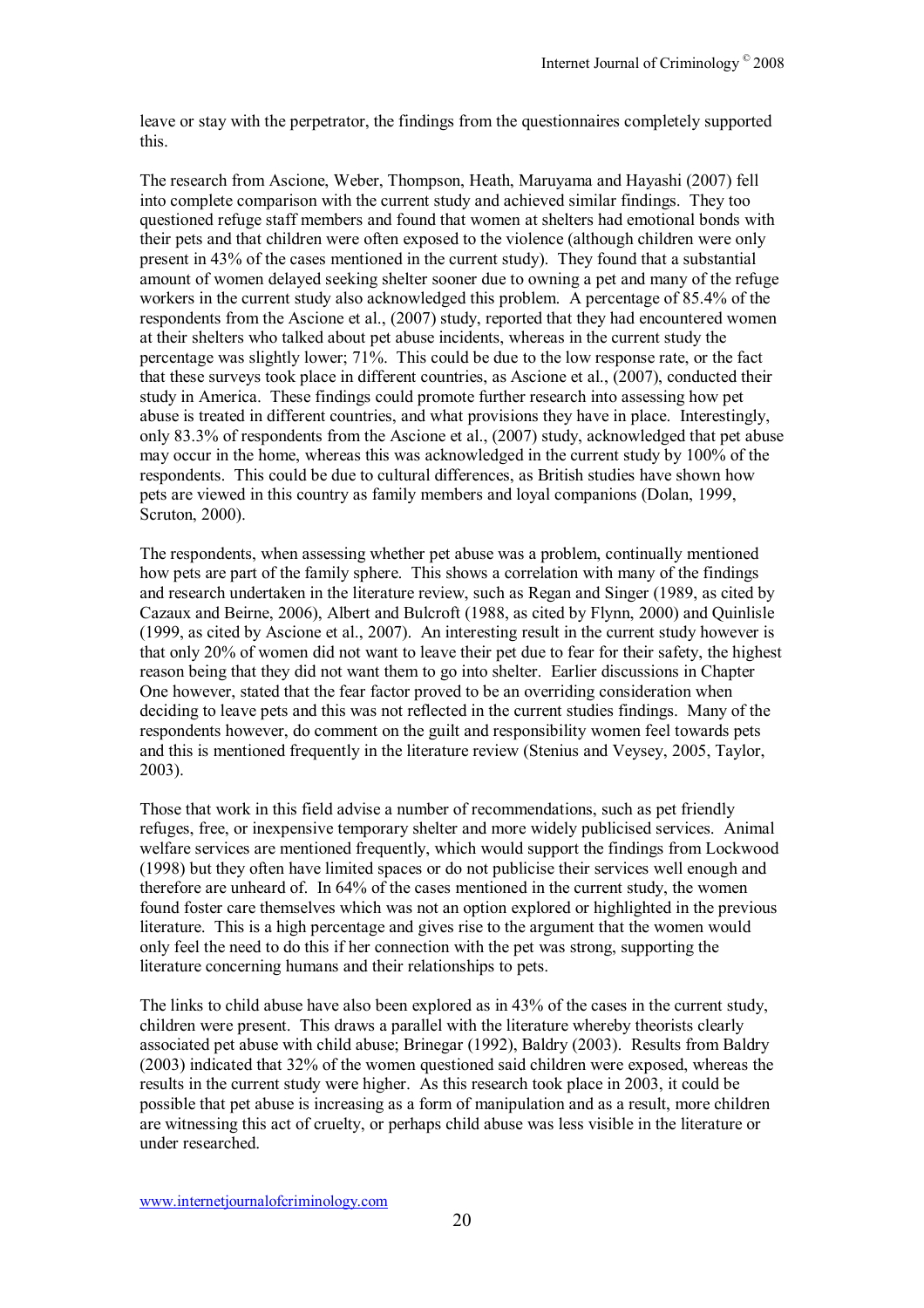From discussing the results obtained from the returned questionnaires, it is clear to see how similar they are to previous findings, giving rise to their validity and reliability. Although in some circumstances there are slight differences, possible explanations have been given into why these differences may have occurred. The themes that were covered in the literature review guided the questionnaires, without prior prompting, such as recognition for the existence of pet abuse, links to child abuse and the emotional ties and bonds women feel towards their pets. Having a higher response rate would have achieved a more balanced argument but it is without doubt that pet abuse and how it affects a woman's decision to leave the home is recognised by these professionals working in the field of domestic abuse.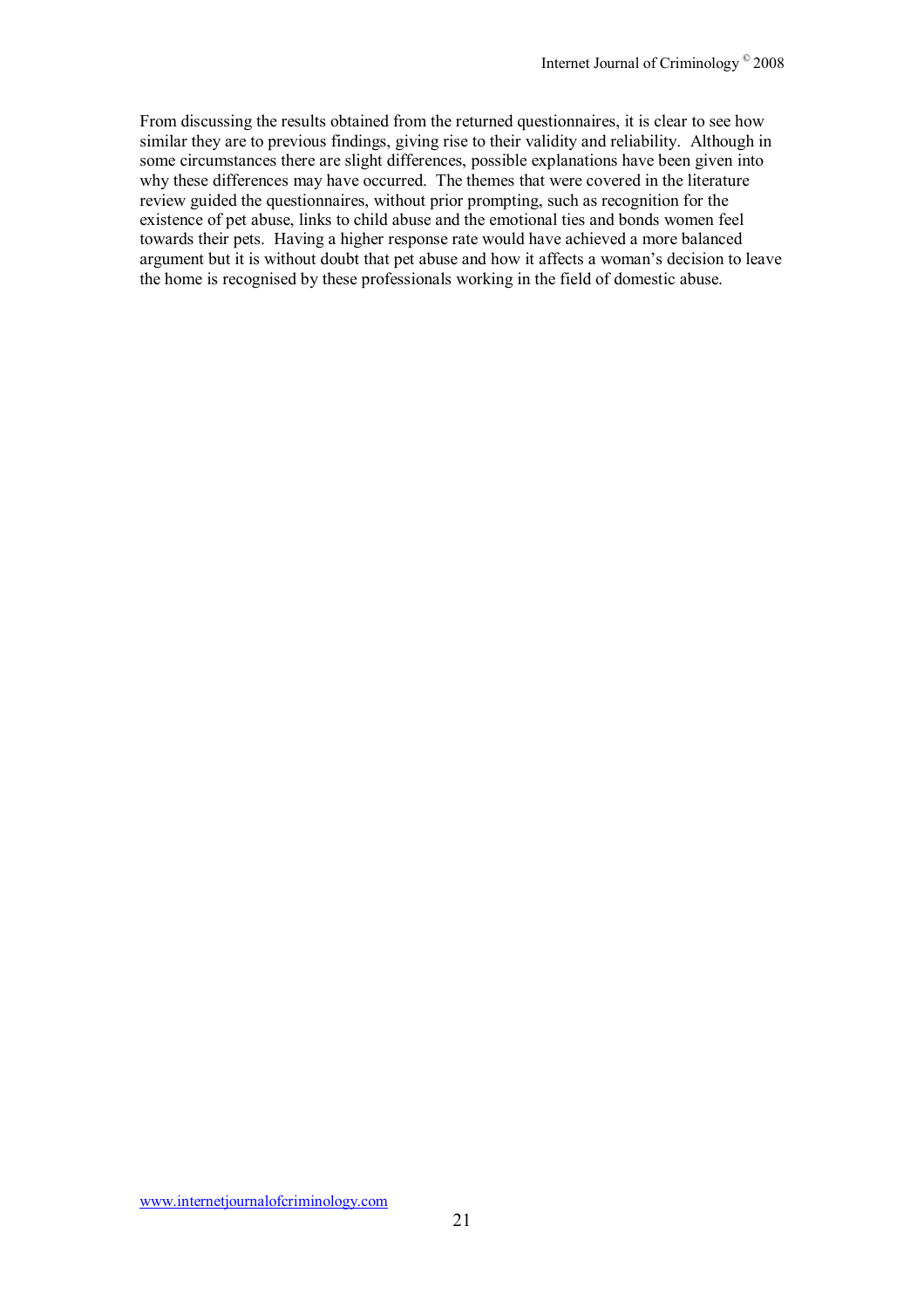### *Conclusions*

Pets and the effects they face at the hands of perpetrators, in abusive households, is an area of study that evidently requires further research, especially as they have been conclusively found to be a strong indicator of why women choose to stay in such relationships. The previous literature has highlighted this and the empirical study has further evidenced the line of argument. In order to provide the current study with a structure and deeper understanding of the moral significance of pets, a review of previous literature was undertaken to engage with the main areas of study; previous research that has been undertaken in this field, the relationship humans have with animals and child abuse and pet abuse. The previous research drew attention to how under represented the topic was and gave plausibility to referring to pets as being forgotten in the literature. Underlying notions of why this abuse occurs were presented, namely that it is a way to control and further punish a partner. The use and prevalence of animal support organisations were also mentioned, although the current research did not achieve the aim of incorporating a conducted interview with such an organisation, due to difficulties faced in gaining access. Studies and consequent findings from several key researchers were found to be invaluable in establishing the extent of pet abuse and how this leads to women remaining in violent relationships, giving the current study strength and reasoning behind continuing the research into this area. The current study added to the knowledge already presented as it concentrated on the decision element of being in a violent partnership and established how pets could be, and are, a factor. Although this preceding research was criticised and sometimes flawed in its methodologies, on the whole it was found to be further proof of the extent and nature of pet abuse that occurs. It provided an insight into what results the current study may achieve.

Many researchers and theorists withhold the notion that humans have a strong emotional connection with their companion animals. This bond may be stronger in times of distress and therefore has a bigger impact. It was extremely important to include the moral significance of pets as this explains the reasoning behind the decision a woman has to make, as discussed in Chapter One. Nevertheless, it was established early on that many of these accounts and contributions to pet abuse in the family were frequently 'emotionally loaded' and therefore had to be viewed objectively, to see the true meanings and results that they produced, as discussed by Hart (1998) in Chapter One. As it is an under-reported crime, some subjective contributors may appear to make the topic seem more extensive than it is and this was recognised when analysing the literature. Nevertheless, the dependency and responsibility humans feel towards pets was discussed concurrently.

The empirical study aimed to address many of the issues raised in the literature review. The questionnaire formulated sought to address many concurring problems, such as what refuges and animal organisations did to help women and their pets, whether children were exposed to the animal violence and what prior knowledge those working in the field had of the topic. Some problems were addressed, such as the negative response from RSPCA representatives. In future, this could be solved, through possibly using other forms of communication, as a phone call and letter may have achieved a better response, rather than an e-mail which can be easily deleted or forgotten. There were also issues regarding postage as although a stamped addressed envelope was included for the return of questionnaires, depending upon how many were being returned, this may have required a higher postage amount being paid, as was shown in Chapter Two. In future, this setback could be prevented, through using an e-mailed questionnaire or simply providing an addressed envelope, giving the respondent the freedom to send back as many questionnaires as they felt necessary. Interviewing refuge staff may also be beneficial for future study, as a wider knowledge of the topic could be gained, given the low response rate of the mailed questionnaire.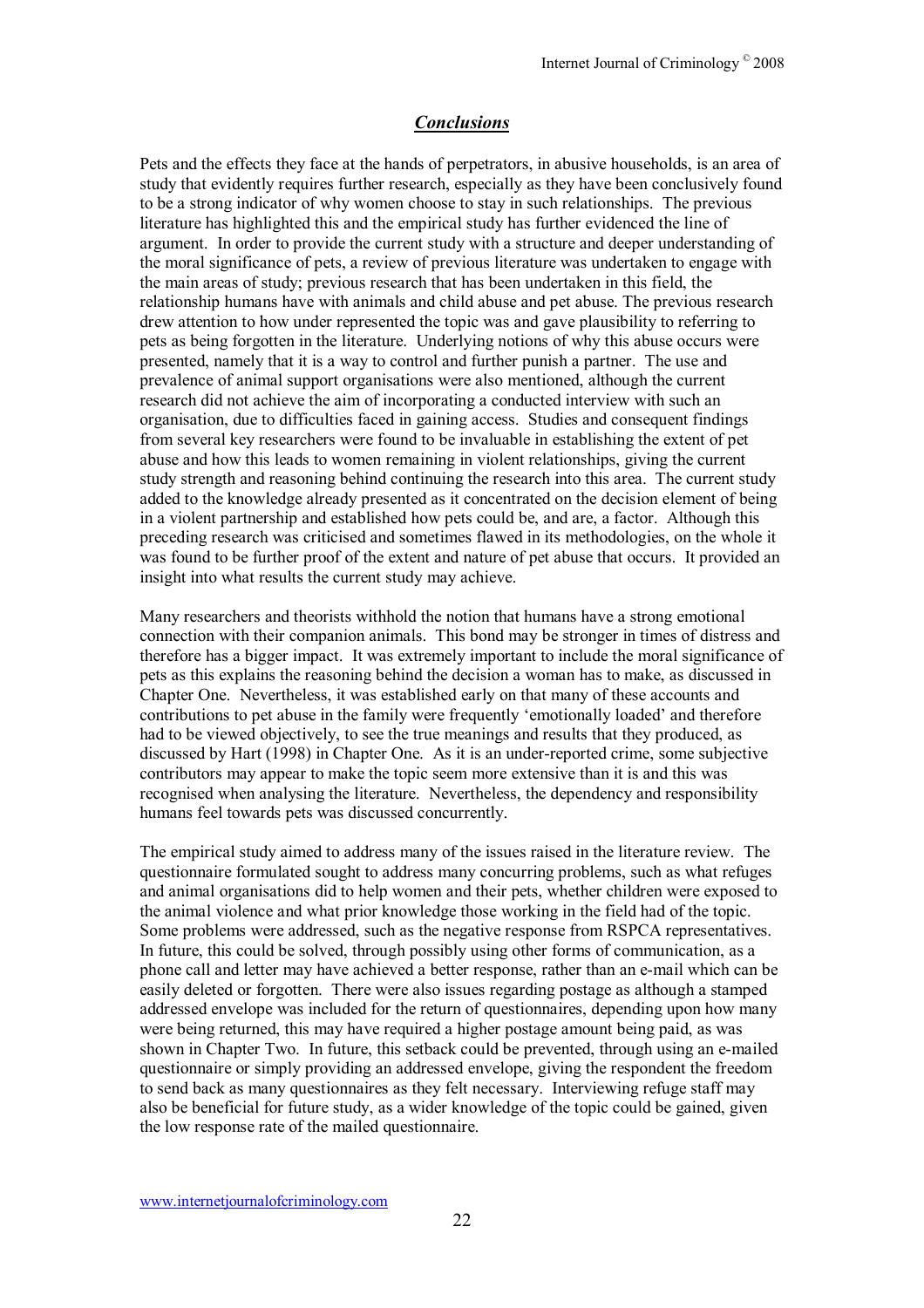Undertaking this study has enabled the research to gain a better understanding and knowledge of this hidden crime. It showed a degree of originality as no other studies have specifically addressed how pets relate to a woman's decision when in an abusive relationship. In order to tackle the problem, possible suggestions begin and end with a wider acknowledgment of this type of abuse and wider publicising of the services that are available. Similar research of this nature was undertaken by the Gatekeeper (Laughton, 2007), and results found that many of the support staff working at refuges, had little or no knowledge of the pet fostering schemes available in their areas. If more people became aware of the fact that pets are a factor in a woman's decision to leave home, then more could be done to help her. A wider acknowledgement and recognition needs to take place. Therefore the animal support agencies perhaps need to advertise their services more because if a victim of domestic abuse knows there are channels and options available, they may not feel an obligation to stay with the perpetrator, and henceforth, fewer animals will suffer at the hands of abusers.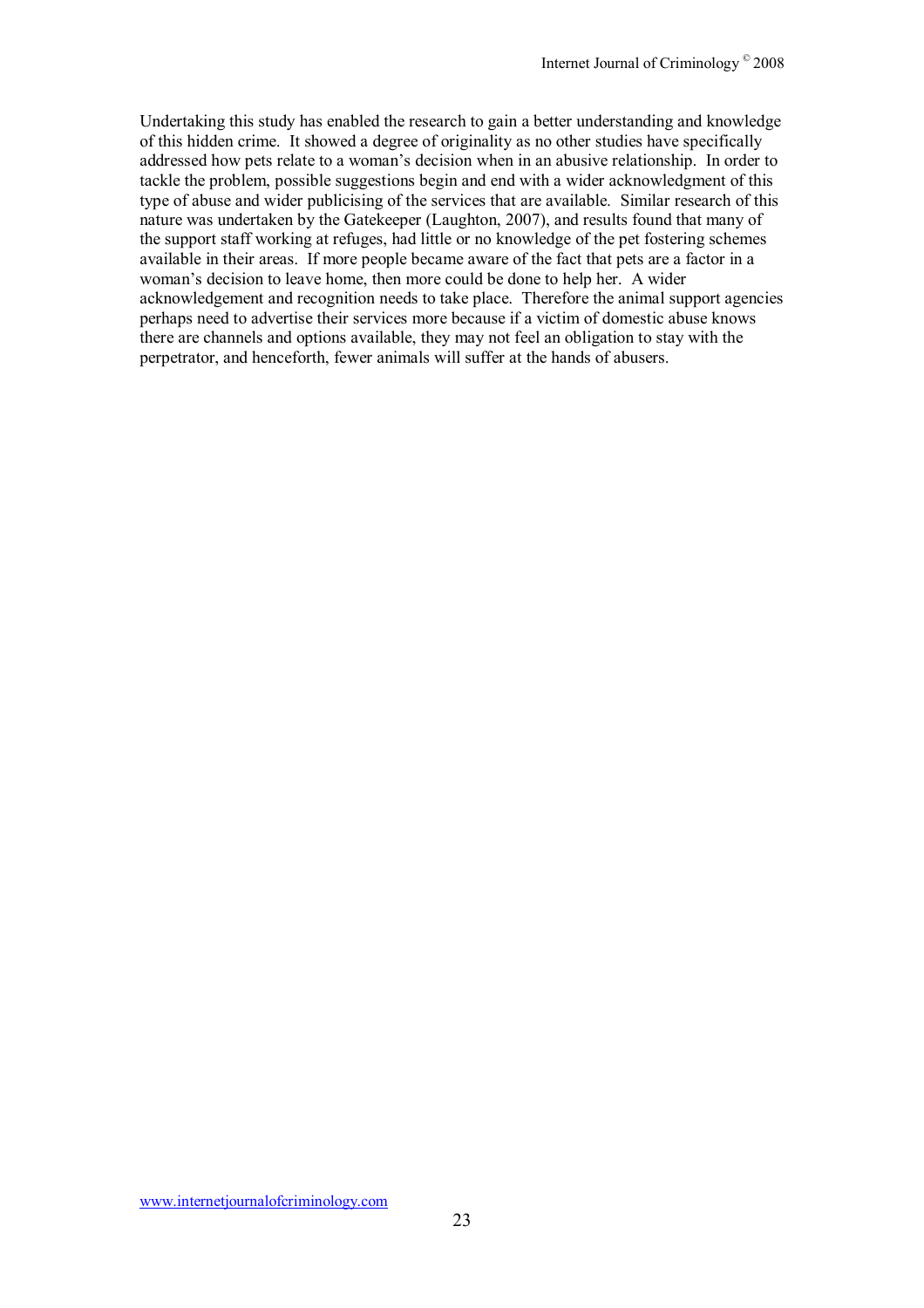#### *References*

- Arber, S. (2001). Designing Samples. In N. Gilbert (Ed.), *Researching Social Life* (pp.  $58-82$ ),  $(2<sup>nd</sup>$  ed.). London: Sage Publications.
- Ascione, F. R., Weber, C. V., Thompson, T. M., Heath, J., Maruyama, M., & Hayashi, K. (2007). Battered Pets and Domestic Violence Animal Abuse Reported by Women Experiencing Intimate Violence and by Non-abused Women. *Violence against Women, 13 (4),* 354-373.

Baldry, A. C. (2003). Animal Abuse and Exposure to Interpersonal Violence in Italian Youth. *Journal of Interpersonal Violence, 18,* 258-281.

- Brinegar, J. L. (1992). *Breaking Free From Domestic Violence.* Minnesota: Hazelden.
- Bulmer, M. (2001). The Ethics of Social Research. In N. Gilbert (Ed.), *Researching Social Life* (pp. 45-57), (2<sup>nd</sup> ed.). London: Sage Publications.
- Cazaux, G., & Beirne, P. (2006). Animal Abuse. In E. McLaughlin & J. Munice (Eds.), *The Sage Dictionary of Criminology* (pp. 10-11). London: Sage Publications.
- Devine, F., & Heath, S. (1999). *Sociological Research Methods in Context.* London: Macmillan Press Ltd.
- Dixon, B. R., Bouma, G. D., & Atkinson, G. B. J. (1987). *A Handbook of Social Science Research.* Oxford: Oxford University Press.
- Dolan, K. (1999). *Ethics, Animals and Science.* Oxford: Blackwell Science.
- Flynn, C. P. (2000). Womanís Best Friend: Pet Abuse and the Role of Companion Animals in the Lives of Battered Women. *Violence against Women, 6 (2),*  162-177.
- Gillham, B. (2000). *The Research Interview.* London: Continuum.
- Giulianotti, R., & Robertson, R. (2007). Forms of Glocalization: Globalization and the Migration Strategies of Scottish Football Fans in North America. *Sociology, 41 (1),* 133-152.
- Goode, W. J., & Hatt, P. K. (1952). *Methods in Social Research.* New York: McGraw-Hill Book Company Inc.
- Gracia, E., & Herrero, J. (2007). Perceived Neighbourhood Social Disorder and Attitudes toward Reporting Domestic Violence against Women. *Journal of Interpersonal Violence, 22 (6),* 737-752.
- Hanmer, J., & Leonard, D. (1984). Negotiating the problem: the DHSS and research on violence in marriage. In C. Bell & H. Roberts (Eds.), *Social Researching: Politics, Problems, Practice* (p. 32-53). London: Routledge & Kegan Paul.
- Hart, C. (1998). *Doing a Literature Review.* London: Sage Publications.
- Judd, C. M., Smith, E. R., & Kidder, L. H. (1991). *Research Methods in Social Relations.* (6<sup>th</sup> ed.). Fort Worth: Harcourt Brace Jovanovich College Publishers.
- Jupp, V., Davies, P., & Francis, P. (Eds.). (2000). *Doing Criminological Research.*  London: Sage Publications.
- Kistler, J. M. (2002). *People Promoting and People Opposing Animal Rights: In Their Own Words* [Electronic Version]. Westport: Greenwood Press.
- Laughton, L. (2007). *Provisions for Pets Questionnaire*. Unpublished.
- Lee, R. M. (1993). *Doing Research on Sensitive Topics.* London: Sage Publications.
- Lockwood, R. (1998). Cruelty towards Animals and Human Violence. In M. Bekoff
	- & C. A. Meaney (Eds.), *Encyclopaedia of Animal Rights and Animal Welfare*  (pp. 122-123). London: Fitzroy Dearborn Publishers.
- Maynard, M., & Purvis, J. (Eds.). (1994). *Researching Womenís Lives from a Feminist Perspective.* London: Taylor and Francis Ltd.
- Merchant, C. (1996). *Earthcare: Women and the Environment.* London: Routledge.
- Merchant, C. (2004). *Reinventing Eden: The Fate of Nature in Western Culture.* New York: Routledge.

www.internetjournalofcriminology.com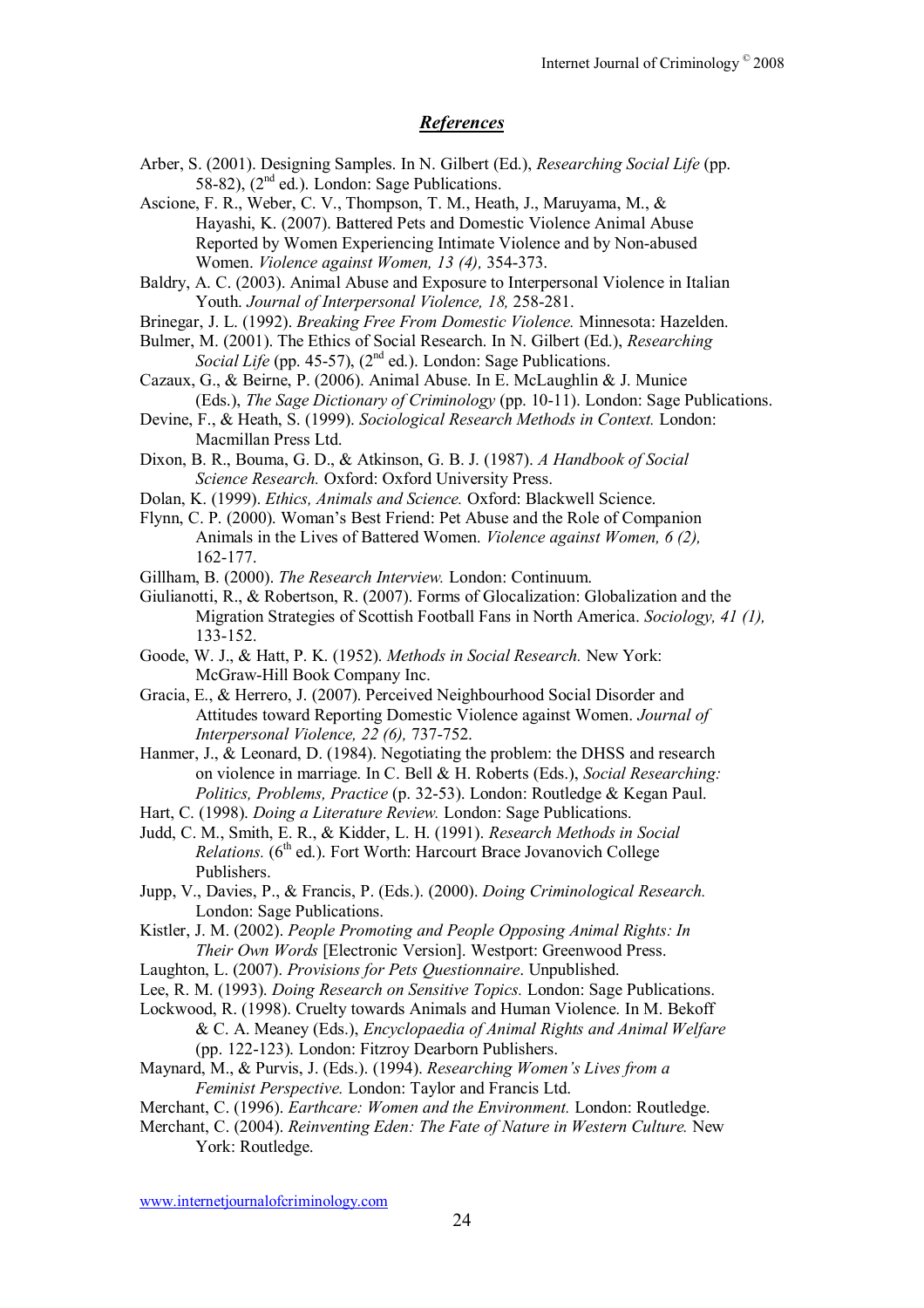- Merz-Perez, L., & Heide, K. M. (2004). *Animal Cruelty: Pathway to Violence against People.* Walnut Creek: Alta Mira Press.
- Midgley, M. (1983). *Animals and Why They Matter.* Georgia: The University of Georgia Press.
- Scruton, R. (2000). *Animal Rights and Wrongs.* (3<sup>rd</sup> ed.). London: Metro Books.
- Simmons, C. A., & Lehmann, P. (2007). Exploring the Link between Pet Abuse and Controlling Behaviours in Violent Relationships. *Journal of Interpersonal Violence, 22 (9),* 1211-1222.
- Stenius, V. M. K., & Veysey, B. M. (2005). It's The Little Things: Women, Trauma and Strategies for Healing [Electronic Version]. *Journal of Interpersonal Violence, 20 (10)*, 1155-1174.
- Taylor, A. (2003). *Animals and Ethics.* Canada: Broadview Press.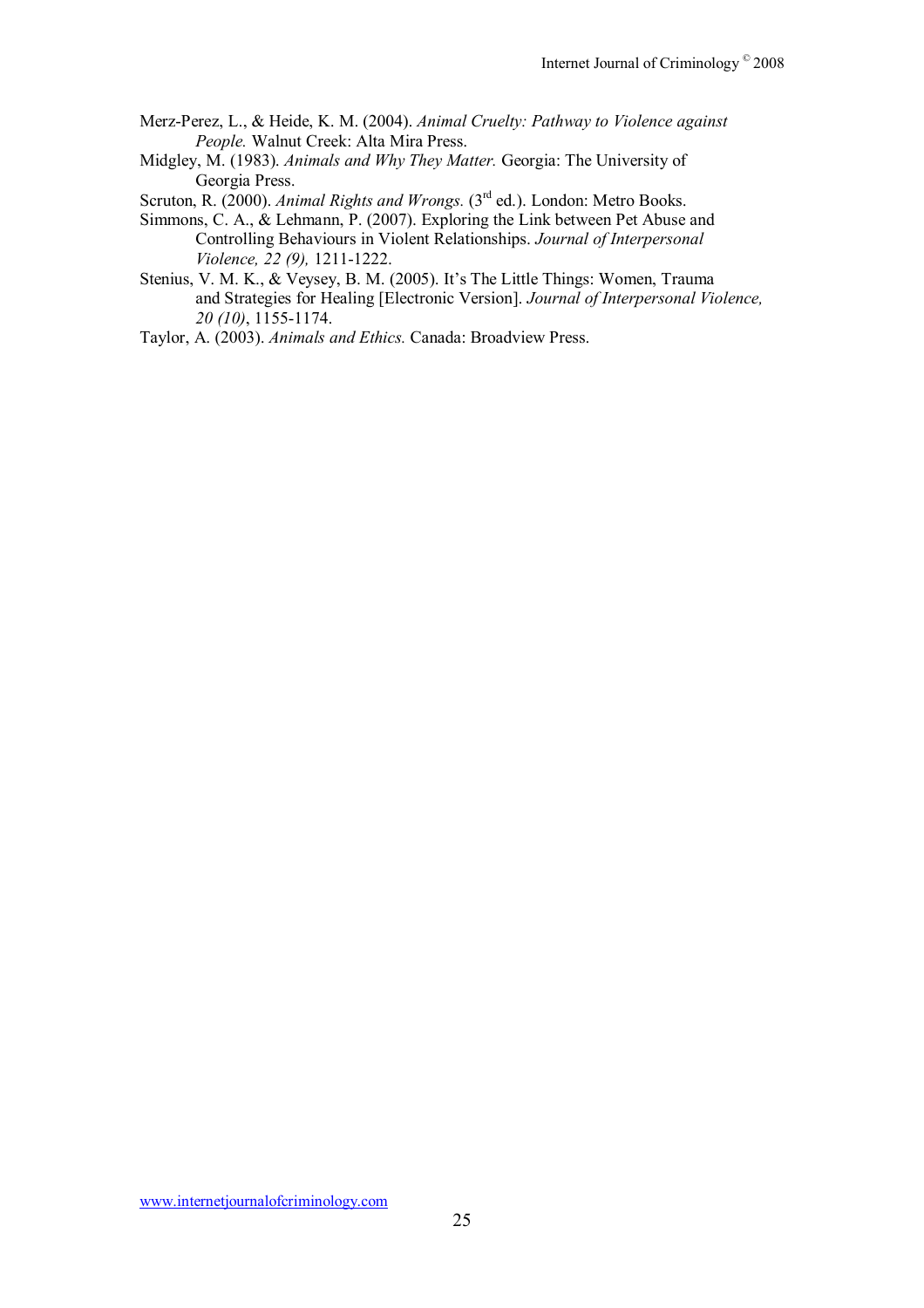# *APPENDIX A*

## **Information Sheet for Participants**

My name is Hannah Cooksey and I am a 3rd Year Criminology student at the University of Chester. This questionnaire will be used towards a Dissertation, regarding Domestic Violence and the effects on Family Pets. The particular focus will be on whether or not family pets are a factor in a woman's decision to leave an abusive relationship. I became interested in this topic after a Work Based Learning Placement at the Pathway Project, an organisation committed to providing practical and emotional support to women and children who have experienced Domestic Abuse.

In any cases mentioned, all individuals will remain anonymous for confidentiality. All questionnaires will be kept in a locked cabinet and destroyed when the assignment is completed. None of the women or children residing in the refuges will be contacted, asked to fill in a questionnaire, or named, nor will the location of the refuges be identified. If you have any queries or concerns please contact my supervisor, Dr. Jane Jones, on 01244 511180 or email jane.jones@chester.ac.uk or Lynn Laughton at the Pathway Project on  $\dots$  or email $\dots$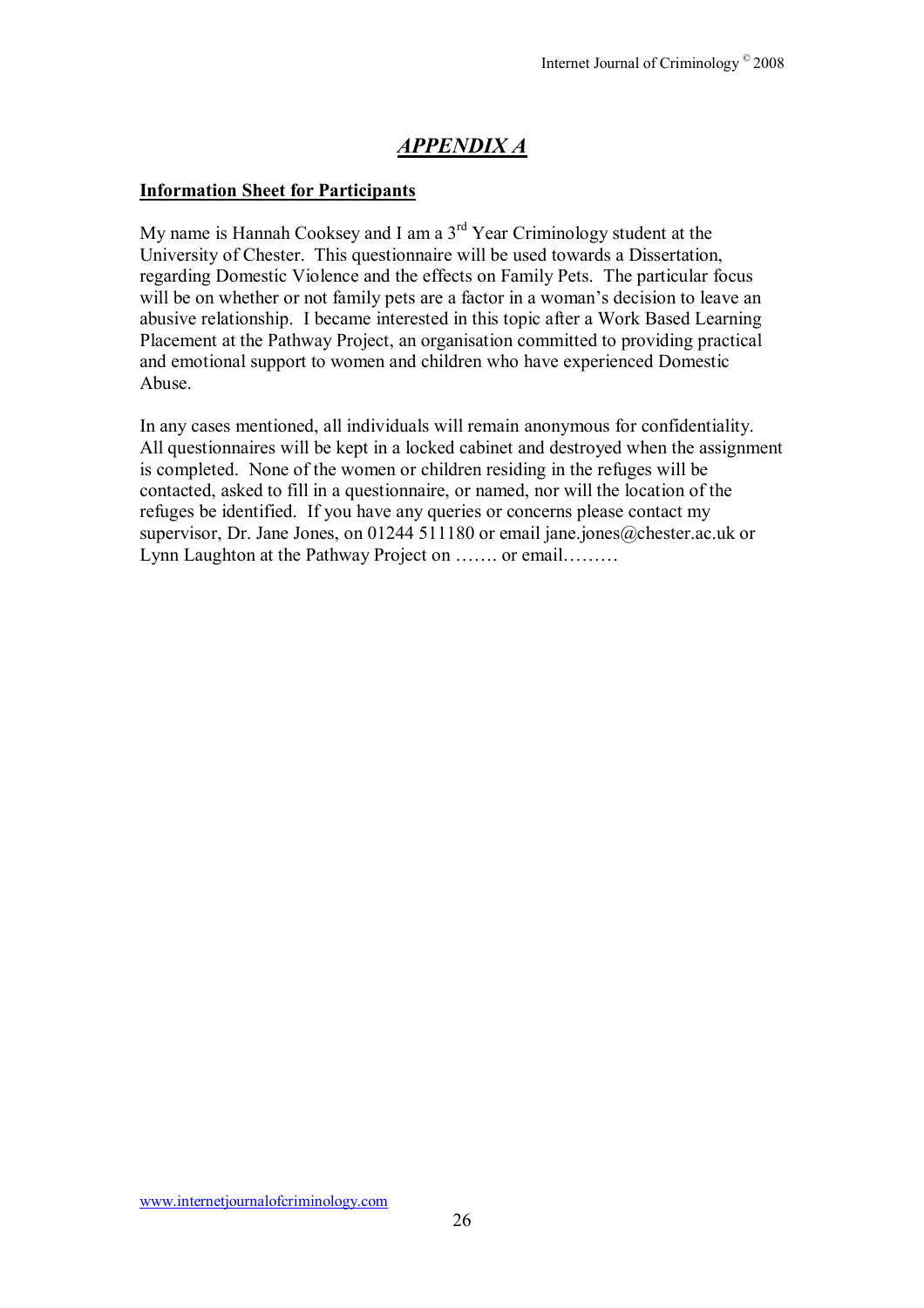## *APPENDIX B*

### **Questionnaire**

This questionnaire will aid my Dissertation to assess whether pets are a factor in a woman's decision to leave her abusive partner. The term; 'pets' is used here to refer to all types of animals, not just cats and dogs.

Could you please answer this questionnaire in relation to any existing knowledge you may have on the issues mentioned, not just recent cases.

1) What is your job title and role within the refuge?

2) How long have you worked at the refuge?

2a) Have you worked at any other refuges, and if so, for how long?

- 3) Please tick which age range you are in? Under 20 20-29 20-29 30-39  $\begin{array}{|c|c|c|c|c|c|c|c|} \hline \quad & 40-49 & & \quad \text{---} & 50-59 & & \quad \text{---} & 60+ \ \hline \end{array}$ 
	- 4) Are you aware of any cases where a woman did not come to the refuge due to having pets at home?

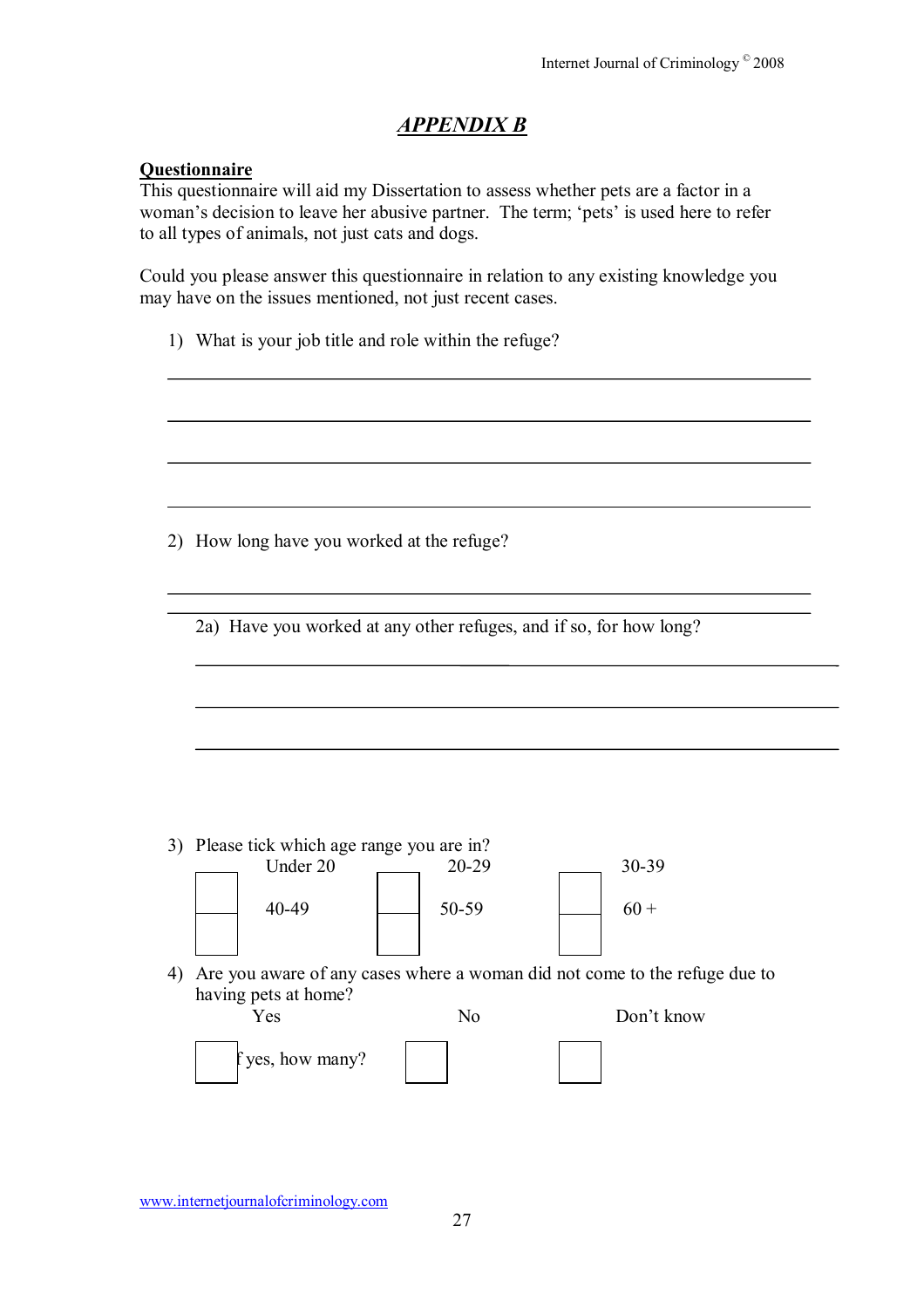Internet Journal of Criminology © 2008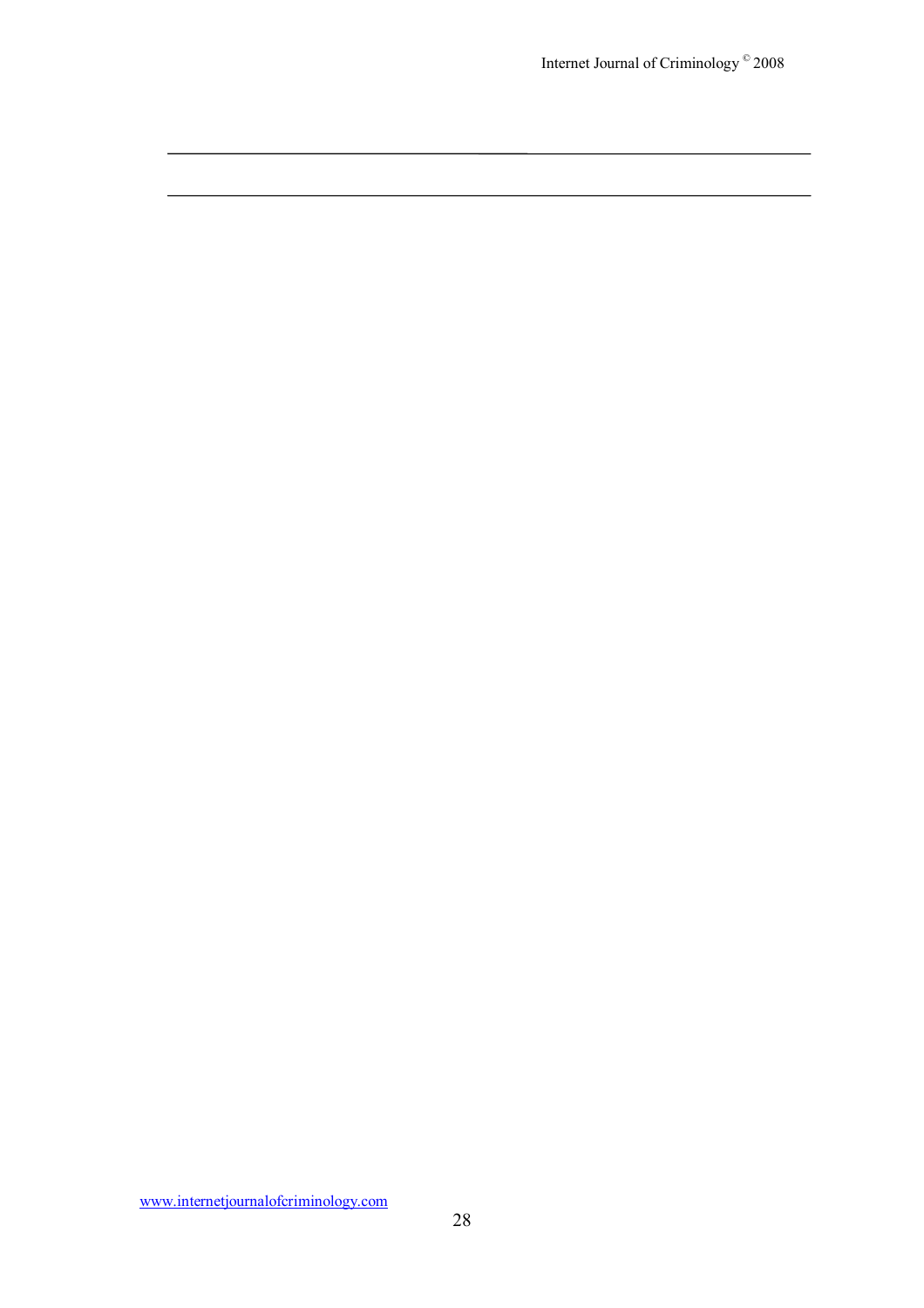| 4b) Were there any other services offered to the woman? |
|---------------------------------------------------------|
|---------------------------------------------------------|

|    | 4c) Were any animal agencies contacted? If so, were they able to help?                                                                                                   |
|----|--------------------------------------------------------------------------------------------------------------------------------------------------------------------------|
|    |                                                                                                                                                                          |
|    |                                                                                                                                                                          |
| 5) | Are you aware of any cases where there have been pets left behind when the<br>woman moved to the refuge?<br>Don't know<br>Yes<br>N <sub>o</sub><br>5a) If yes, how many? |
|    |                                                                                                                                                                          |
|    | 6) Are you aware of any cases where the woman found foster care for her pets?<br>Don't know<br>Yes<br>N <sub>0</sub><br>6a) If yes, where was this found?                |
|    |                                                                                                                                                                          |
| 7) | Are you aware of any cases disclosed where there had been abuse to pets?<br>Yes<br>Don't know<br>N <sub>0</sub>                                                          |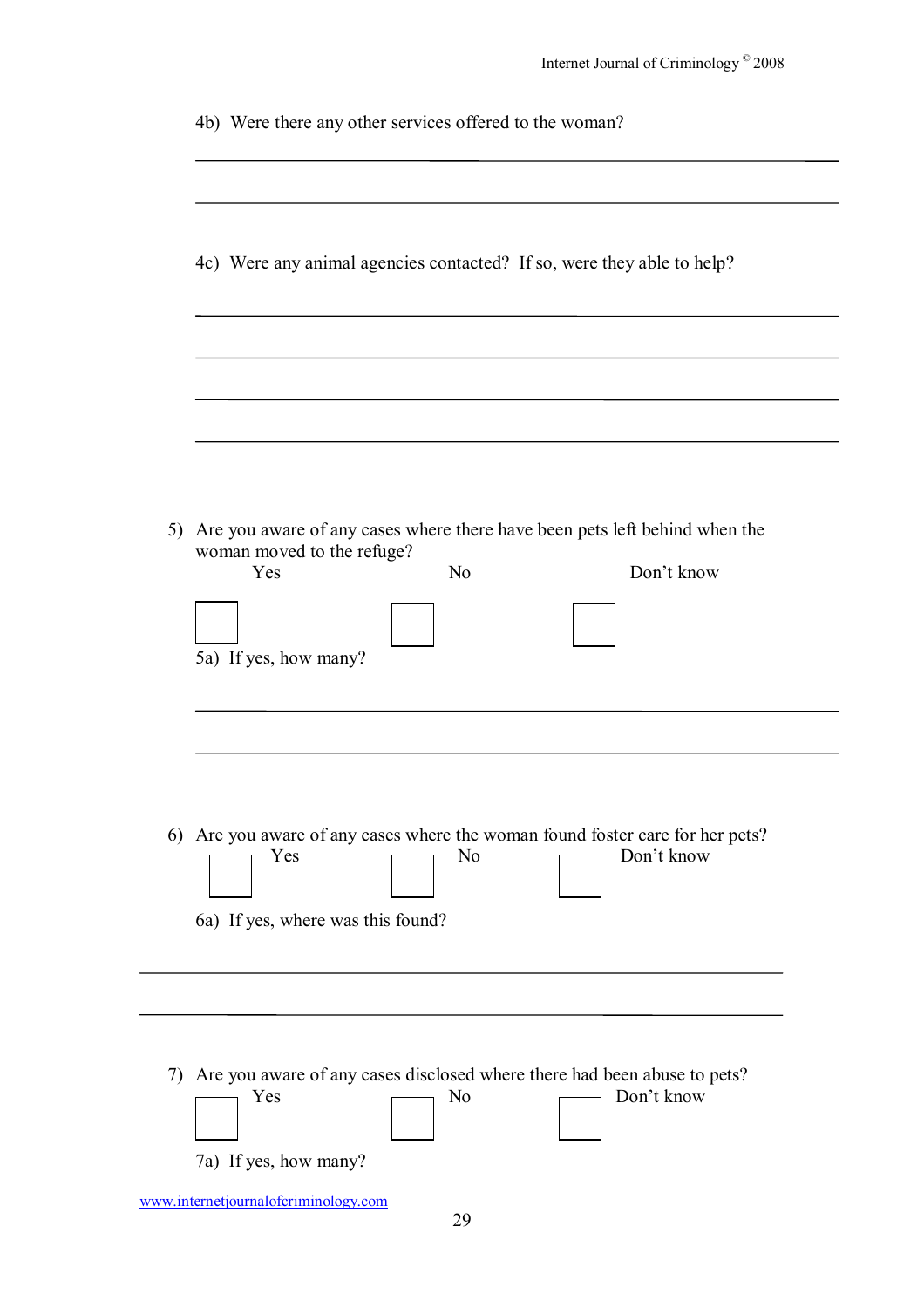| 7b) In these cases, were children present in the home?<br>Yes<br>N <sub>o</sub><br>Don't know              |
|------------------------------------------------------------------------------------------------------------|
| 8) How much of an issue do you think the leaving of pets is for a woman<br>experiencing domestic violence? |
|                                                                                                            |
|                                                                                                            |
|                                                                                                            |
|                                                                                                            |
|                                                                                                            |
| 9) If you do regard it as a problem then what would you like to see happen?                                |
|                                                                                                            |
|                                                                                                            |
|                                                                                                            |
|                                                                                                            |
|                                                                                                            |
| Thank you for taking your time to complete this questionnaire. Please return to:                           |

F.A.O. Hannah Cooksey

# *APPENDIX C*